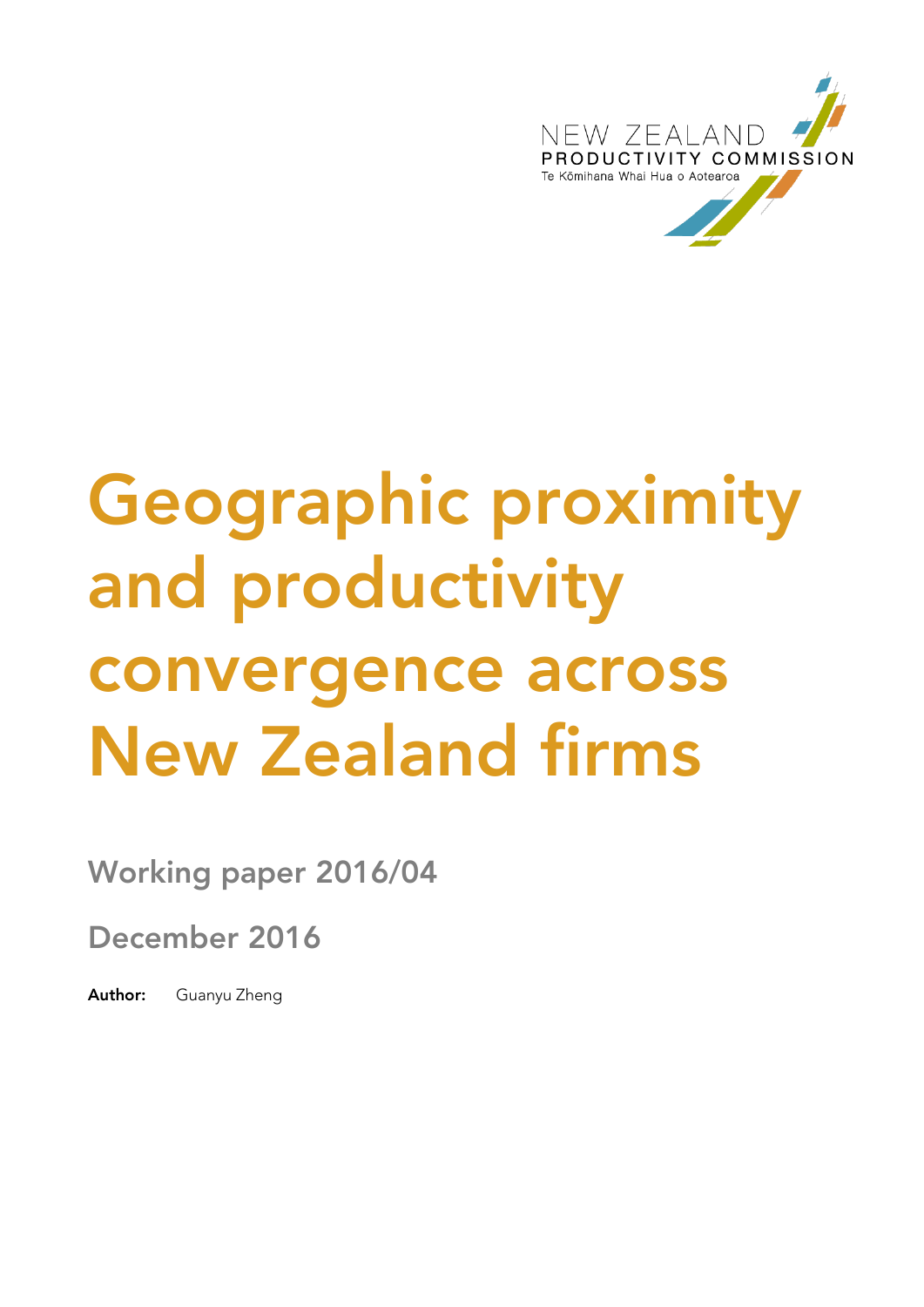#### **The New Zealand Productivity Commission: Geographic proximity and productivity convergence across New Zealand firms**

**Date:** December 2016

**Authors:** Guanyu Zheng

#### **JEL classification: ISBN:** 978-0-478-44045-4

**Acknowledgements:** I would like to thank Dave Maré and Dean Hyslop from Motu and Paul Conway and Lisa Meehan from the Productivity Commission for excellent analytical support and comments on this paper. I would also like to thank Catherine Jeffcoat and Sally Aitken for editing and proof reading earlier drafts.

**Disclaimer:** The results in this paper are not official statistics, they have been created for research purposes from the Longitudinal Business Database (LBD) component of the Integrated Data Infrastructure prototype (IDI) managed by Statistics New Zealand. The opinions, findings, recommendations and conclusions expressed in this presentation are those of the authors and do not necessarily reflect the views of the New Zealand Productivity Commission or the New Zealand Government. Statistics New Zealand and the New Zealand Productivity Commission take no responsibility for any omissions or errors in the information contained here.

Access to the data used in this study was provided by Statistics New Zealand in accordance with security and confidentiality provisions of the Statistics Act 1975. Only people authorised by the Statistics Act 1975 are allowed to see data about a particular person, business or organisation. The results in this paper have been made confidential to protect individual people and businesses from identification. Careful consideration has been given to the privacy, security and confidentiality issues associated with using administrative data in the IDI. Further detail can be found in the Privacy Impact.

Assessment for the Integrated Data Infrastructure prototype (IDI) is available from www.stats.govt.nz. The results are based in part on tax data supplied by Inland Revenue under the Tax Administration Act 1994 and merchandise trade data supplied by New Zealand Customs Service under Statistics NZ confidentiality protocols. These tax and merchandise trade data must be used only for statistical purposes, and no individual information may be published or disclosed in any other form, or provided to Inland Revenue for administrative or regulatory purposes. Any person who has had access to the unit-record data has certified that they have been shown, have read, and have understood section 81 of the Tax Administration Act 1994, which relates to privacy and confidentiality. Any discussion of data limitations or weaknesses is in the context of using the IDI for statistical purposes, and is not related to the data's ability

Information about the Productivity Commission can be found on [www.productivity.govt.nz](http://www.productivity.govt.nz/) or by contacting +64 4 903 5150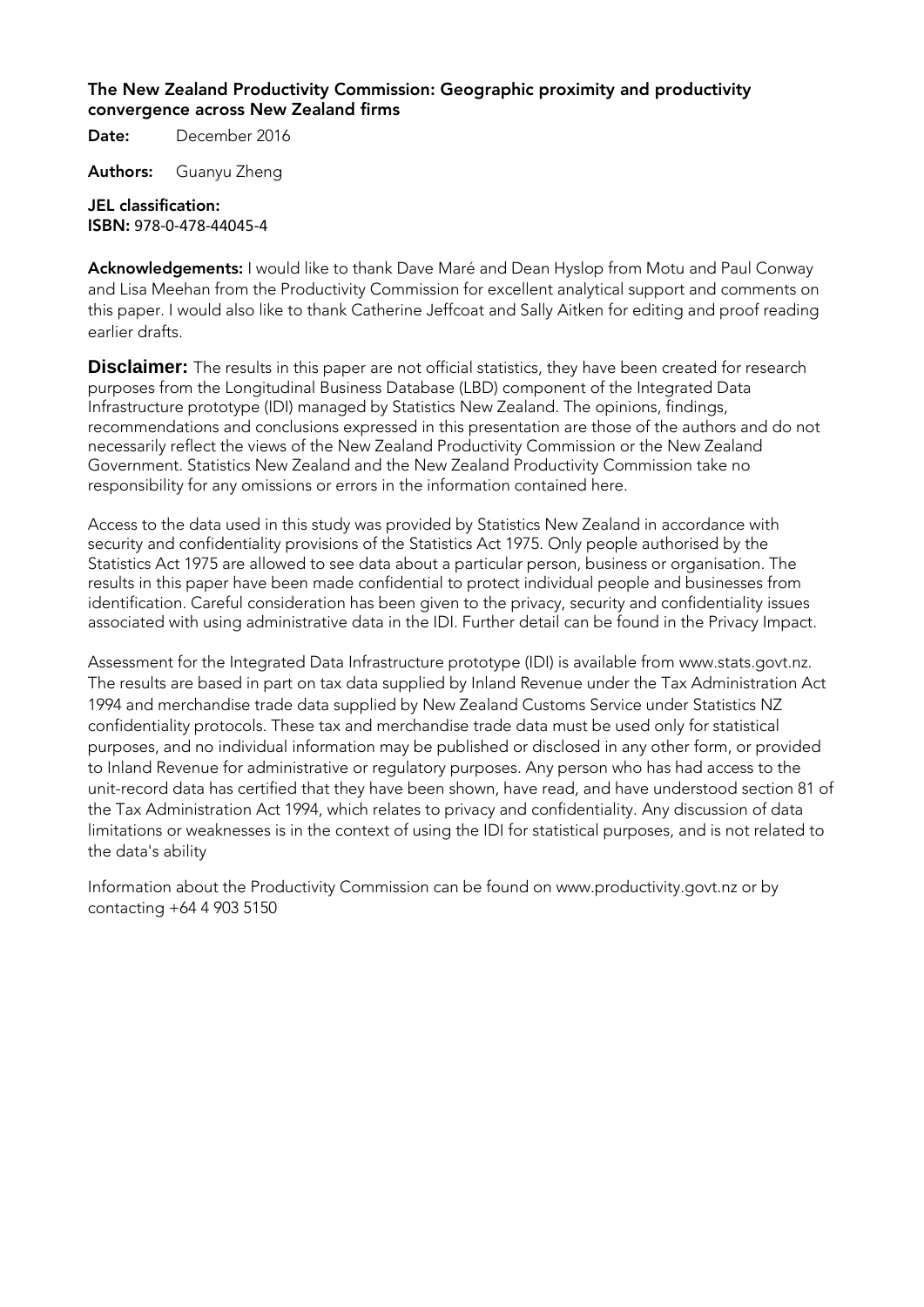### <span id="page-2-0"></span>**Abstract**

To examine the extent to which to new productivity-enhancing ideas and technologies diffuse within the New Zealand economy, this paper examines the speed with which lagging low-productivity firms converge towards leading high-productivity firms at both the local and national levels. Results show that New Zealand firms have faster productivity convergence towards the local frontier compared to the national frontier, suggesting that knowledge diffusion is geographically localised to some extent. In addition, this paper tentatively explores the relationship between the extent to which firms trade their output over geographic distance (domestic tradability) and productivity convergence. Results show a positive link between domestic tradability and productivity convergence to the national frontier, suggesting that firms that operate across larger markets have greater potential to learn from firms at the national productivity frontier within the New Zealand economy.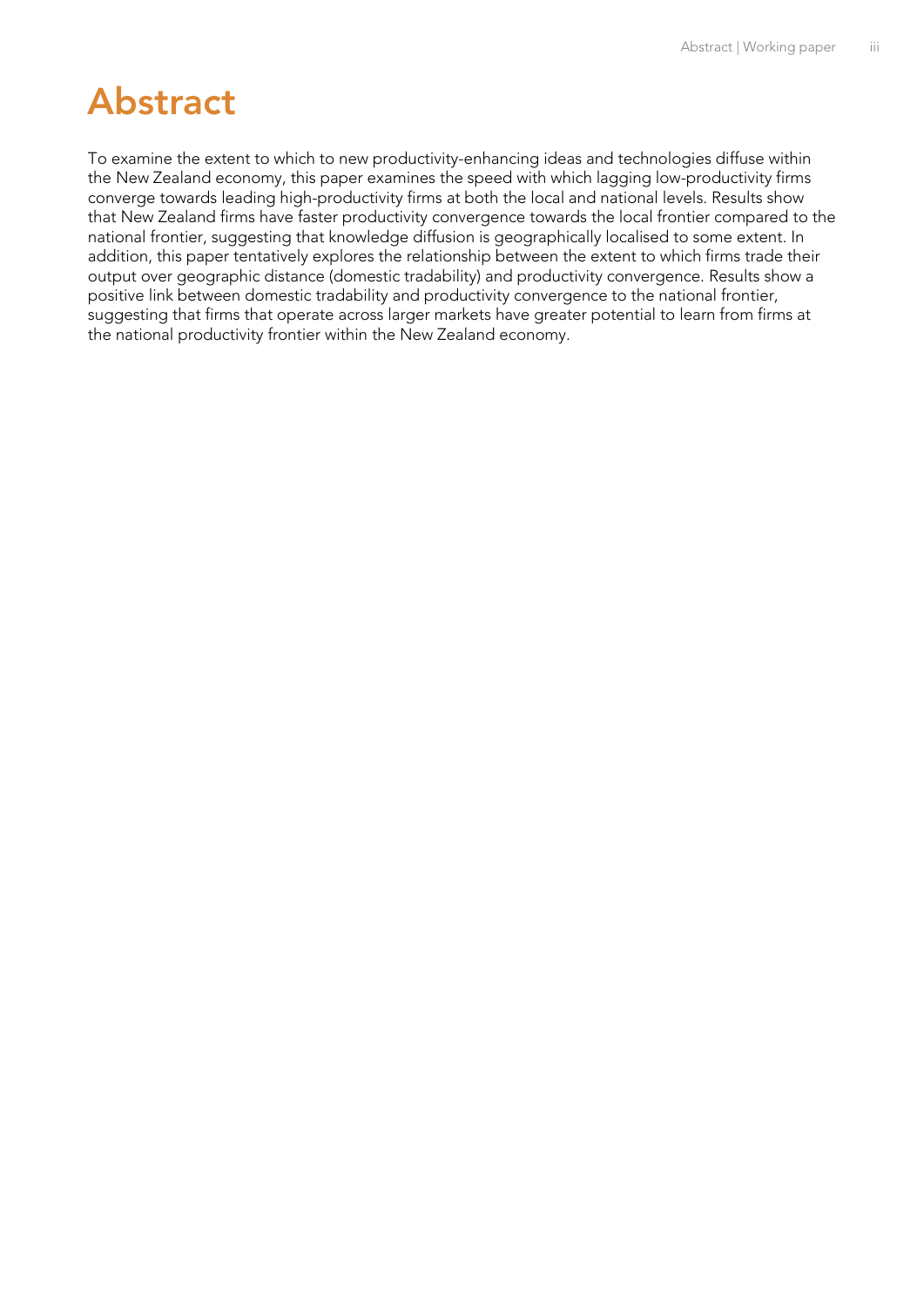# **Contents**

| $\mathbf 1$    |            |  |
|----------------|------------|--|
| $\overline{2}$ | 2.1<br>2.2 |  |
| 3              |            |  |
| 4              | 4.1<br>4.2 |  |
| 5              | 5.1<br>5.2 |  |
| 6              |            |  |
|                |            |  |
|                |            |  |

### **Tables**

### **Figures**

| Figure 1  |                                                                                         |  |
|-----------|-----------------------------------------------------------------------------------------|--|
| Figure 2  | The spatial distribution of New Zealand firms and employment, 2000-2012 4               |  |
| Figure 3  |                                                                                         |  |
| Figure 4  | The spatial distribution of the national productivity frontier by sectors, 2000-2012  5 |  |
| Figure 5  | Annual MFP growth at laggards, local and national productivity frontier firms 7         |  |
| Figure 6  | Average productivity gaps between laggards and the national and local frontiers  7      |  |
| Figure 7  |                                                                                         |  |
| Figure 8  |                                                                                         |  |
| Figure 9  |                                                                                         |  |
| Figure 10 |                                                                                         |  |
|           |                                                                                         |  |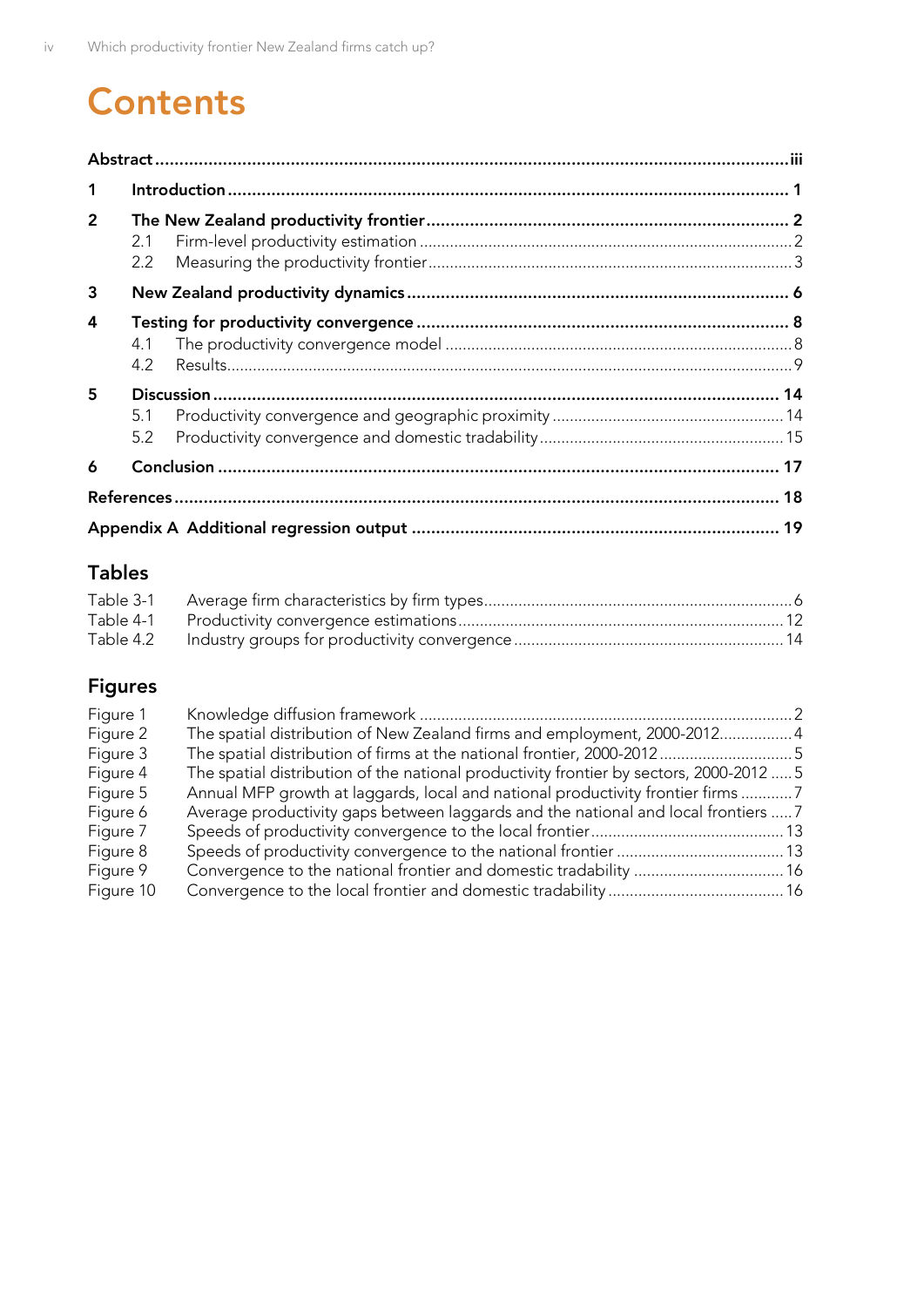# <span id="page-4-0"></span>**1 Introduction**

Knowledge is an increasingly important factor of production in New Zealand and other economies. This is reflected in large and growing investment in research and development (R&D), higher employment in knowledge intensive industries and greater demand for highly-skilled labour. Therefore, fostering innovation and promoting the diffusion of new knowledge across firms is crucial in lifting future economic growth and the competitive advantage of firms, regions and nations.

Knowledge has some interesting properties, including non-rivalry in consumption and partial-only excludability. As a result, knowledge can diffuse across firms on the basis of a knowledge transaction (eg, purchasing a patent) or through learning by doing or labour flows. Knowledge diffusion results in a more efficient production technology in recipient firms, potentially leading to productivity convergence (eg, Caniëls (2000) and Corrado, Haskel, and Jona Lasinio (2014). Hence, knowledge diffusion is important for productivity growth.

However, knowledge diffusion is a "sticky" process that is influenced by a number of factors. One important factor that influences diffusion is proximity to the source of technological knowledge. There is a general claim that proximity promotes more interactive learning between economic actors. Boschma (2005) highlights five interconnected dimensions of proximity, including cognitive, organisational, social, institutional and geographic proximity. Cognitive proximity focuses on the capability to absorb knowledge. Organisational proximity highlights the capacity to control the exchange of complementary knowledge between firms. For social proximity, trust and embedded relationships are the key. Institutional proximity captures the impact of formal (such as laws and rules) and informal (such as culture norms and languages) institutions that can help coordinate learning. Lastly, geographic proximity is associated with the spatial distance to knowledge. In combination, these diverse and complementary proximity factors facilitate the process of knowledge diffusion.

This paper studies the impact of geographic proximity on the diffusion of knowledge across New Zealand firms. A larger literature supports the idea that knowledge is expensive to transmit over distance, resulting in knowledge diffusion being geographically localised. For example, Griffith, Redding, and Simpson (2009) find that knowledge diffusion is stronger across firms at the regional level than at the national level in the United Kingdom. For cross country studies, Andrews, Criscuolo, and Gal (2015) find that knowledge diffusion is stronger within countries than across countries. This evidence suggests that firms will be able to tap into tacit and non-codified knowledge by being located in close geographic proximity to frontier firms. In this scenario, geographic proximity facilitates knowledge exchanges between firms and enhances the capability of firms to absorb tacit knowledge.

This paper applies the framework developed by Griffith et al. (2009) to investigate knowledge diffusion at the regional and national levels in New Zealand. [Figure 1](#page-5-2) sketches out the broad knowledge flows that influence firm productivity growth within this framework. Firms are classified into one of three types depending on how relatively productive they are:

- The national frontier firms these firms are the most productive firms in New Zealand in their industry. The evidence indicates that these high-productivity frontier firms tend to be young and open to international engagement through exports and FDI (Conway, Meehan, & Zheng, 2015).
- The local frontier firms these firms are the most productive firms in their local market in their industry, but they are less productive than national frontier firms.
- Laggard firms these firms are relatively less productive in their industry within New Zealand.

The framework illustrates that knowledge can simultaneously diffuse from the national and local frontiers to laggard firms. Firms at the national frontier often actively engage with high-productivity firms in international markets. These firms introduce new knowledge or technology that then spreads to the rest of the economy.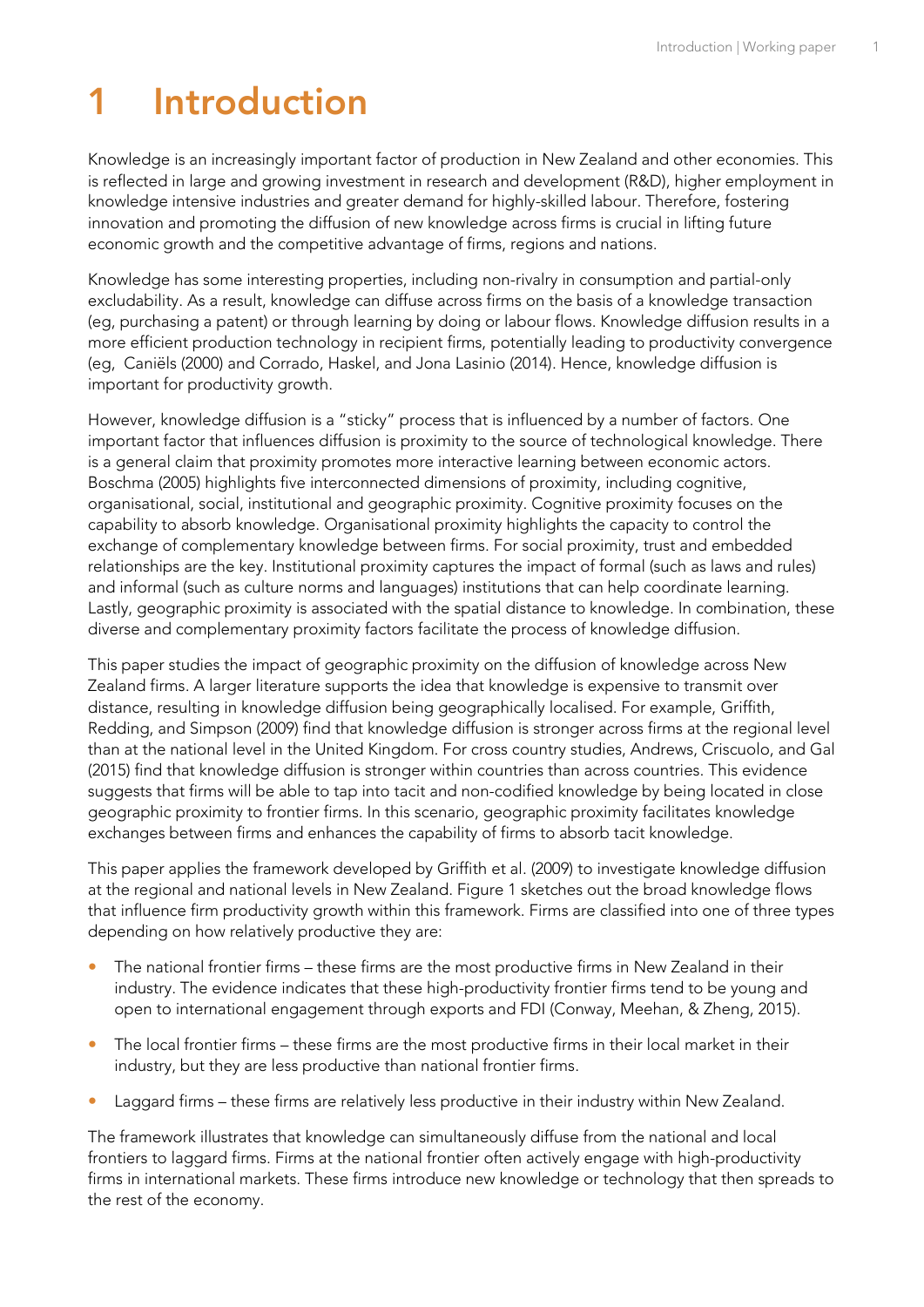At the same, firms at the local frontier may create or adopt knowledge to fit with local conditions. It can then diffuse to laggard firms. Under this framework, the productivity of laggard firms improves towards that of frontier firms as they adopt productivity-enhancing knowledge and converge towards both frontiers.

This paper uses regression analysis which models multi-factor productivity (MFP) growth to examine the extent to which the framework depicted in [Figure 1](#page-5-2) is an accurate representation of technology transfer within the New Zealand economy. It captures the idea of technology transfer from high to low productivity firms, where a firm's distance from the frontier is a measure of the potential for productivity convergence.

<span id="page-5-2"></span>



The results show significant productivity convergence within New Zealand and its local markets. In general, the speed with which laggard firms converge towards higher-productivity firms in their local market is faster than convergence to firms at the national frontier. These results are broadly analogous to the findings from Griffith et al. (2009) and indicate that geographic proximity plays an important role in the process of knowledge diffusion. (Conway & Zheng, 2014)

The results also show that the speed of productivity convergence to the national and local frontiers is highly industry-specific. The paper goes on to explore the impact of domestic tradability – measured using an indicator of the extent to which firms trade their output in local versus national markets (Conway & Zheng, 2014) – on firm convergence to the local and national frontiers. The results show that technological adoption by firms is influenced by the extent to which they trade their output over distance within New Zealand. Specifically, firms that operate in national markets are more inclined to adopt technology developed by firms at the national productivity frontier whereas firms more focused on the local market in which they are situated tend to learn from the most productive firms in their local market.

The rest of the paper proceeds as follows. Section 2 outlines the measurement of MFP and national and local frontiers in New Zealand. Section 3 illustrates the productivity dynamics of frontier and nonfrontier firms. Section 4 presents regression results, and section 5 discusses the impact of geographic proximity and tradability on productivity convergence. Conclusions are offered in section 6.

# <span id="page-5-0"></span>**2 The New Zealand productivity frontier**

### <span id="page-5-1"></span>**2.1 Firm-level productivity estimation**

For this paper, firm-level productivity is estimated using data from the Longitudinal Business Database (LBD) from Statistics New Zealand from 2000 to 2012.<sup>1</sup> The focus is on revenue based multi-factor productivity (MFP) which refers to the efficiency with which firms convert a range of inputs – predominantly labour, capital and intermediate inputs – into outputs.<sup>2</sup>

<sup>-</sup><sup>1</sup> LBD is a rich source of firm-level data with employment and financial information from the Inland Revenue Department, merchandise trades from Customs and various business surveys from Statistics New Zealand (Fabling & Sanderson, 2016).

<sup>&</sup>lt;sup>2</sup> MFP is usually derived as a residual from a conventional production function. Based on work by Fabling and Maré (2015b), firm-level MFP is calculated using fixed-effects Trans-log gross output production function across industries, so MFP is the sum of firm's fixed-effects and idiosyncratic error. Trans-log production function has a more flexible general form compared with Cobb-Douglas production function and allows the partial elasticities of substitution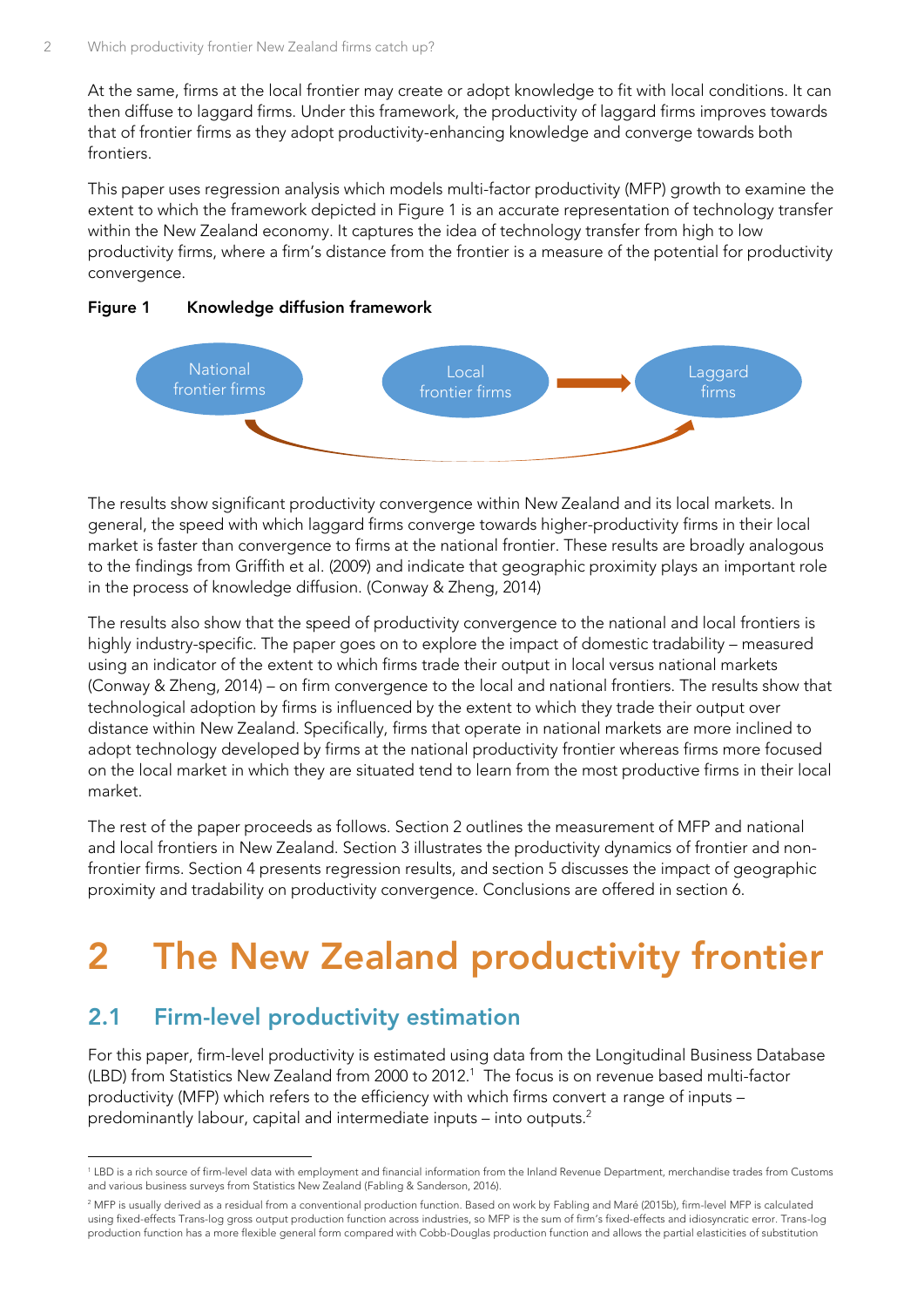The population of the LBD is all economically-significant firms in the private sector. Also, working proprietor only firms are excluded from the analysis as their financial information is subject to a high degree of measurement error (Fabling & Sanderson, 2014).

Each firm is assigned to one industry over its lifetime based on its predominant employment share. There are 16 industries used in the study across the primary, goods-producing and service sectors $^3$ . The industry classification generally corresponds to the Australian and New Zealand Standard Industrial Classification (ANZSIC) 2006 1-digit industries.

As well as an industry, each firm is assigned to one geographic location over its lifetime based on the location of its predominant employment share. If a firm has a number of branches across regions or has relocated, the location with the largest share of employment is chosen as a predominant business location. There are two broad options for setting geographic locations – territorial local authorities (TLAs) and labour market regions (LMRs). TLAs are based on administrative boundaries which typically come about given historical circumstances. LMRs are derived from travel-to-work data from the 2006 Census based on Papps and Newell (2002). LMRs represent functional and relatively self-contained economic areas within which the majority of employed people reside and work. As such, LMRs are territorial units based on the organisation of social and economic activity and as shown by Stabler, Olfert, and Greuel (1996), provide a more appropriate geographic unit for use in regional studies.

In New Zealand, Papps and Newell (2002) identified 102 labour market catchments, which were aggregated to 13 broad LMRs for the purpose of the analysis. They are Central North Island, Gisborne-Napier-Wairarapa, Greater Auckland, Greater Christchurch, Greater Hamilton, Nelson-Marlborough, Northland, South Westland – Rural South Canterbury, Southland-Otago, Taranaki, Thames-Tauranga, Wanganui-Palmerston North, and Wellington urban.

### <span id="page-6-0"></span>**2.2 Measuring the productivity frontier**

Defining local and national productivity frontiers is a challenging task and subject to a number of measurement issues. First, the best approach to measuring the frontier will differ depending on the characteristics of the underlying datasets, such as data coverage and size of the firm sample. Secondly, year-on-year fluctuations in measured MFP may be partly due to measurement errors. Thirdly, regional price deflators are unavailable in New Zealand.

All of these reasons could potentially lead to mismeasurement of the national and local productivity frontiers. To mitigate measurement errors and short-run volatility, some adjustment procedures are needed. First, firms in the top and bottom 1% of the MFP distribution in their industry are removed from the sample due to extremely long tails of the productivity distribution. Second, weights based on the input-weight developed by Maré, Hyslop, and Fabling (2015) are applied to calculate frontier firm's productivity level. Productivity estimates for small firms tend to be noisier than larger firms due to higher measurement errors on production inputs and outputs.<sup>4</sup> Weight adjustments on productivity level potentially reduce the impact of noisy productivity measures for small firms on frontier productivity.

The level of the national productivity frontier is set at the weighted 90<sup>th</sup> percentile of firm-level MFP in each industry in the study. The level of the local productivity frontier is set at the weighted 90<sup>th</sup> percentile of firm-level MFP for each industry within a LMR. Firms with higher productivity than the national productivity frontier are identified as national frontier firms. Firms with productivity equal to or greater than the level of the local productivity frontier but less than the level of the national productivity frontier are assigned as local frontier firms. All remaining firms are laggard firms.

-

between inputs. Under the Trans-log production function, gross output is regressed against labour, capital and intermediate inputs as well as firm-specific fixed effects. Output and input components are deflated using available price deflators at 2011 constant prices. Gross output, capital and intermediate values are deflated separately using producer output price, capital goods price and producer input price deflators. Labour is measured as the head count of employee plus working proprietors. Full-time and part-time employees cannot be distinguished based on this method. Alternatively, Fabling and Maré (2015a) implement a set of methods to derive an approximate measure of full-time equivalent (FTE) labour input.

<sup>&</sup>lt;sup>3</sup> The mining industry is excluded from the analysis as it has a very small sample of firms when broken down across regions.

<sup>4</sup> Standard deviations of MFP for small firms with 1 to 5 employees are almost twice larger than for firms with 20 or more employees.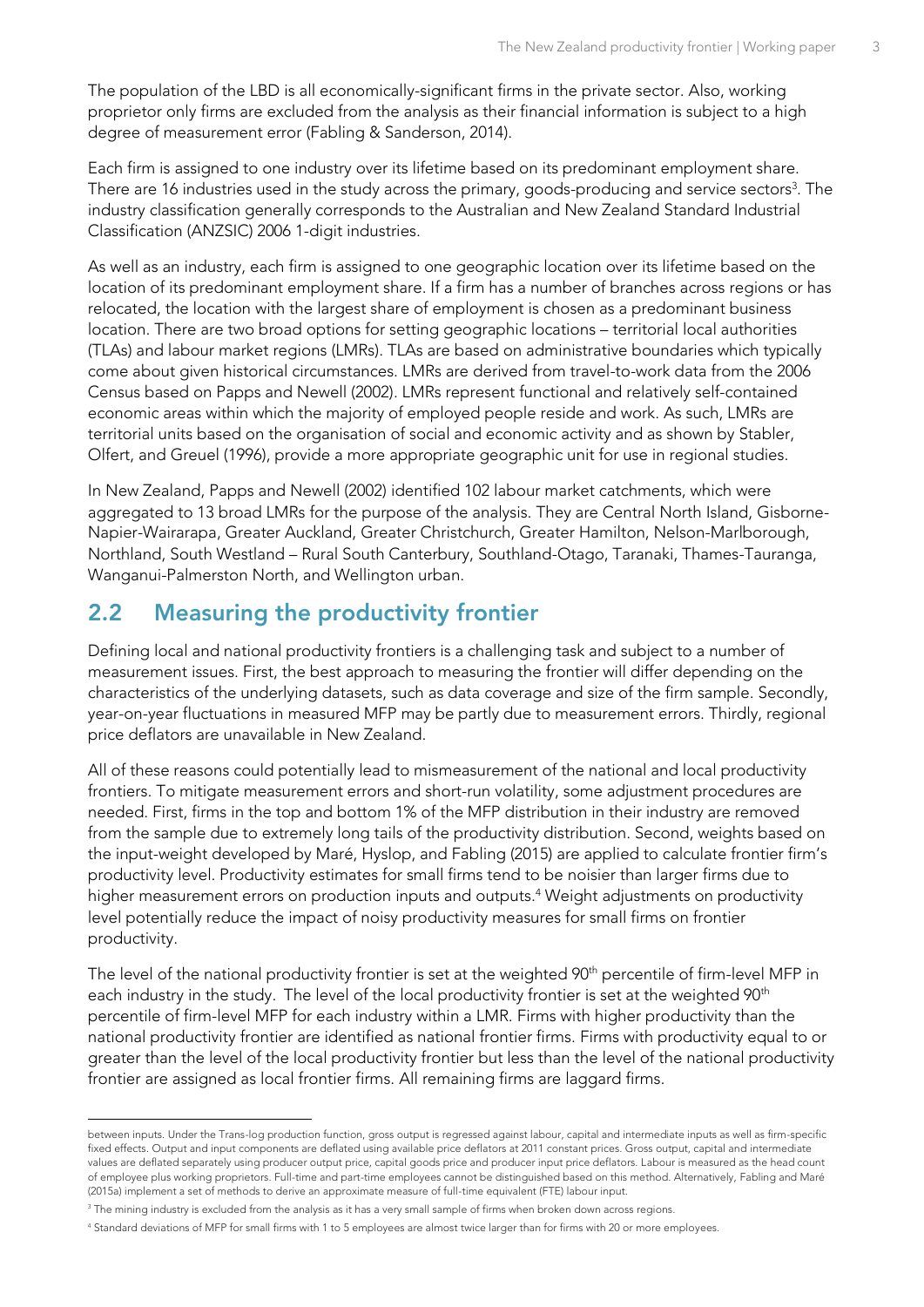Some studies, including Griffith et al. (2009) and Andrews et al. (2015), use the top 10 or 100 firms in each industry as a basis for measuring the productivity frontier. In the New Zealand context, these different methods generate similar and correlated estimates of the productivity frontier. <sup>5</sup> However, in the case of New Zealand, frontier estimates based on the weighted 90<sup>th</sup> percentile show smaller volatility compared with the alternatives and thereby provide more accurate estimates for descriptive and regression analysis.

The national productivity frontier measured in this way is comprised of firms from different LMRs where the prices of outputs and inputs will vary. Given a lack of regional price deflators, the national productivity frontier is expected to be biased. It is not clear whether this bias will lead to an over-estimate or an under-estimate of the true national frontier.

In the productivity dataset used in this study, there are 909,033 firm-year observations and 12,901,500 employee-year observations over the 2000-2012 sample period. Looking at the locations of these firms shows that economic activity is spatially concentrated in urban areas. Specifically, the three major cities of Greater Auckland, Greater Christchurch and Wellington account for 48% of the total firm population and 63% of total employment years in the country [\(Figure 2\)](#page-7-0). Consistent with agglomeration benefits, the spatial concentration of firms at the national frontier is even more marked with 52% of frontier firms and 73% of employment in firms at the national frontier clustered in these three cities [\(Figure 3\)](#page-8-0).

[Figure 4](#page-8-1) shows a distinct spatial distribution of national frontier firms across sectors. For the primary sector, the national productivity frontier is predominately located in rural regions, such as Central North Island and Gisborne-Napier-Wairarapa. For the goods-producing sector, the national productivity frontier tends to be clustered in urban and semi-urban regions, including Greater Auckland, Southland-Otago and Taranaki areas. For the services sector, national frontier firms are disproportionally clustered in New Zealand's three major cities.



#### <span id="page-7-0"></span>**Figure 2 The spatial distribution of New Zealand firms and employment, 2000-2012**

*Source:* Author's calculations using LBD

*Notes:*

1. Regions are defined as labour market regions using the methodology described in Papps and Newell (2002) and based on Census 2006 travel-to-work data

<sup>-</sup><sup>5</sup> Productivity frontiers measured on the basis of the top 10, top 100, weighted 90<sup>th</sup> percentile and unweighted 90<sup>th</sup> percentile generally show similar growth trends and are highly correlated, with a linear Pearson correlation coefficients of more than 0.9.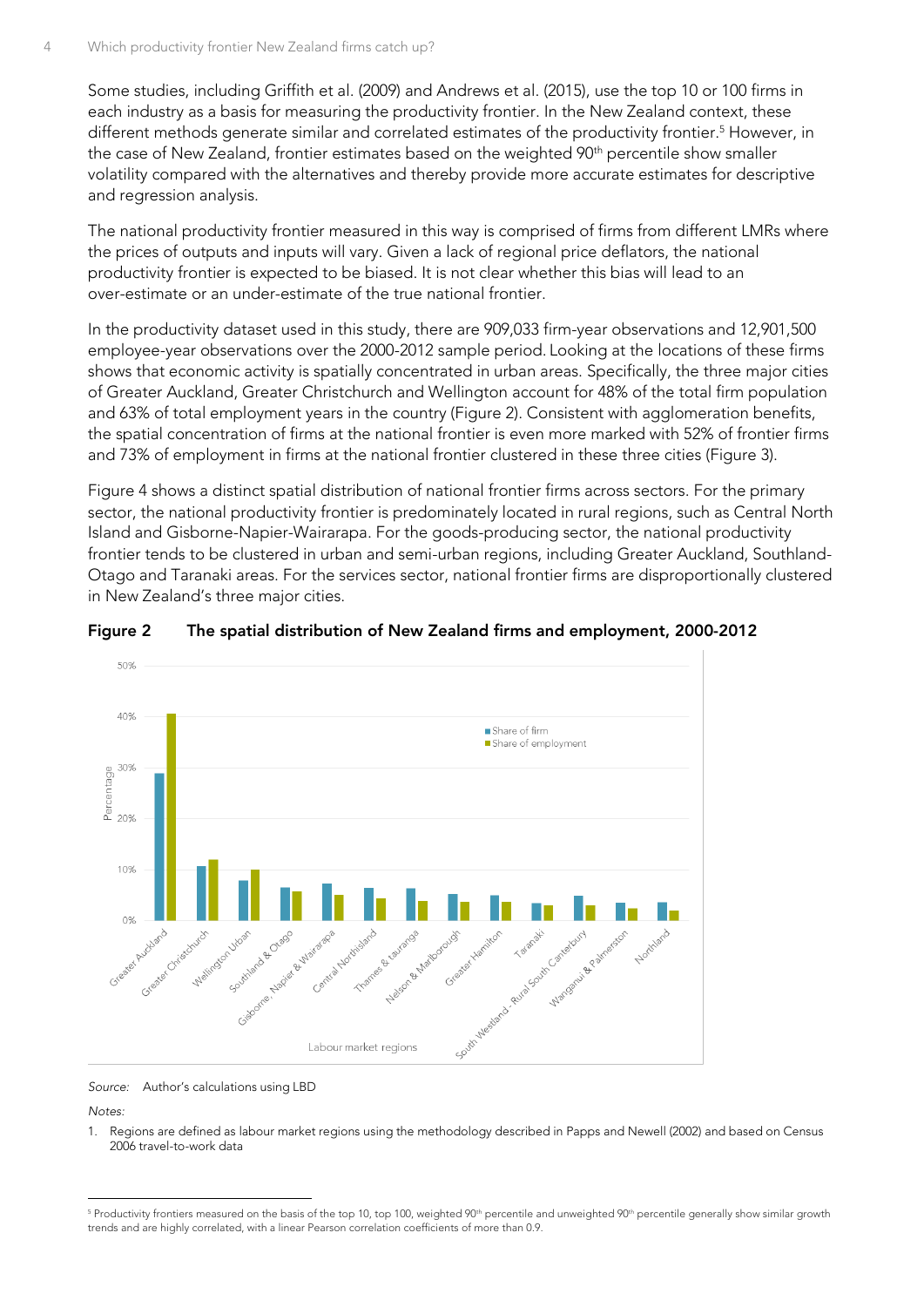

#### <span id="page-8-0"></span>**Figure 3 The spatial distribution of firms at the national frontier, 2000-2012**

*Source:* Author's calculations using LBD

*Notes:*

- 1. Regions in New Zealand are labour market regions which are created by Papps and Newell (2002) based on Census 2006 travel-towork data.
- 2. Firms with productivity levels higher than the weighted 90<sup>th</sup> percentile of firm-level MFP in each industry are classified as operating at the national frontier.

#### <span id="page-8-1"></span>**Figure 4 The spatial distribution of the national productivity frontier by sectors, 2000-2012**



**Firm**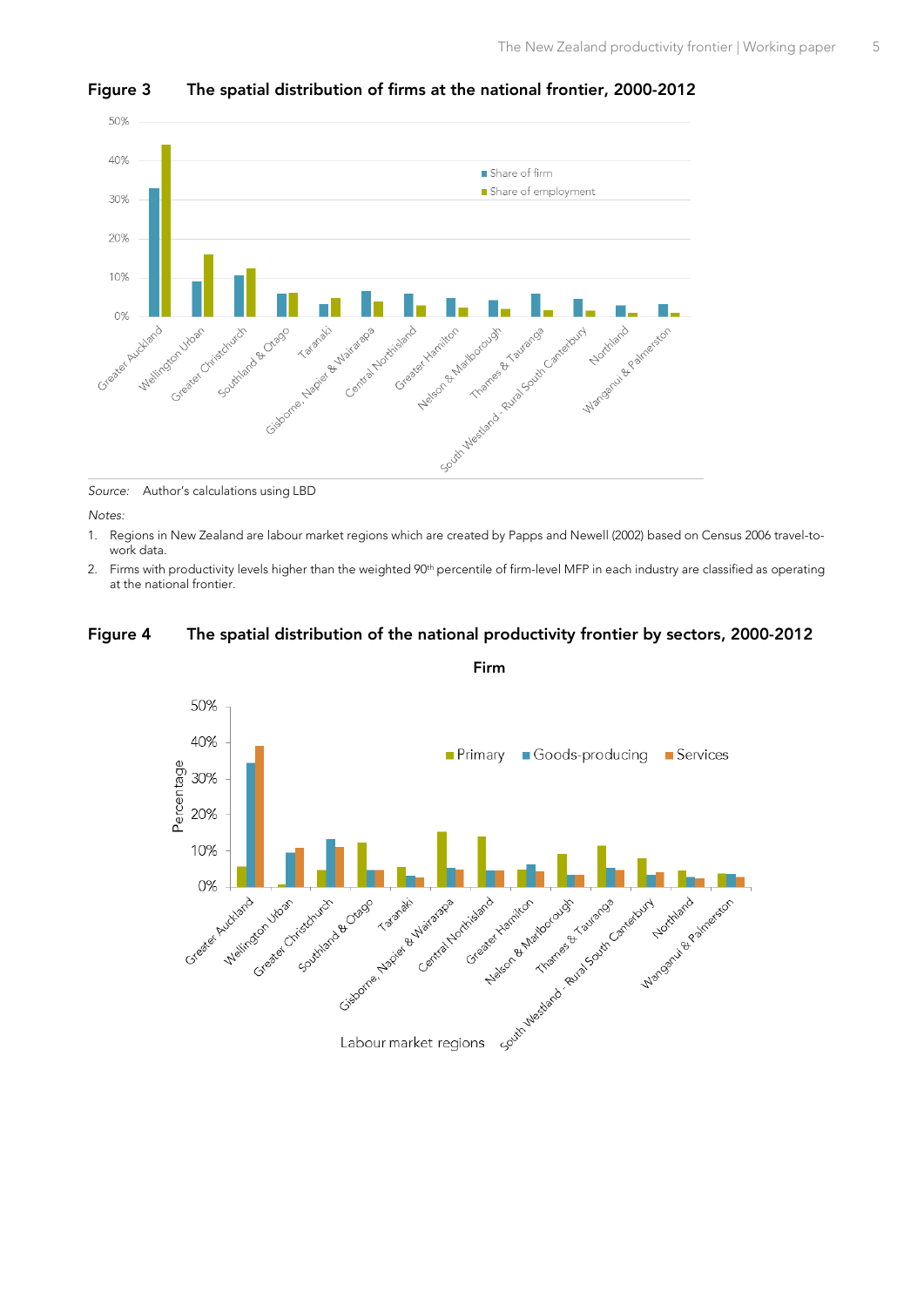

*Source:* Author's calculations using LBD

*Notes:*

- 1. Regions in New Zealand are labour market regions which are created by Papps and Newell (2002) based on Census 2006 travel-towork data.
- 2. Firms with higher productivity than weighted 90<sup>th</sup> percentile of firm-level MFP in each industry are classified as national frontier.

# <span id="page-9-0"></span>**3 New Zealand productivity dynamics**

In New Zealand, national frontier firms, which are defined as firms in the top 10% of most productive firms, account for 21% of employment [\(Table 3-1\)](#page-9-1). In comparison to less-productive laggards, these frontier firms tend to be relatively large, more capital intensive and more likely to be foreign owned or exporters. Firms at the local productivity frontier have broadly similar characteristics, but the differences with laggard firms are smaller. Most of New Zealand firms are laggard firms, which tend to be relatively small.

| Firm types           | <b>Firm</b><br>age<br>(years) | Capital<br>intensity | Gross-<br>output per<br>employee | Firm size<br>(employee) | <b>Exporter</b><br>(% of total<br>firms) | Foreign<br>ownership<br>(% of total<br>firms) | Firm-<br>year<br>counts | Employment<br>-year counts |
|----------------------|-------------------------------|----------------------|----------------------------------|-------------------------|------------------------------------------|-----------------------------------------------|-------------------------|----------------------------|
| Laggard<br>firms     | 12.4                          | \$20,827             | \$150,573                        | 12.5                    | 4.7%                                     | 3.1%                                          | 813,459                 | 10,144,250                 |
| Local<br>frontier    | 12.6                          | \$30,013             | \$269,404                        | 22.7                    | 5.9%                                     | 4.0%                                          | 45.990                  | 1.042.147                  |
| National<br>frontier | 11.6                          | \$41,681             | \$416.184                        | 34.6                    | 8.4%                                     | 5.4%                                          | 49.587                  | 1,716,457                  |

#### <span id="page-9-1"></span>**Table 3-1 Average firm characteristics by firm types**

*Source:* Author's calculations using LBD

#### *Notes:*

1. Firm and employee counts are randomly rounded according to the confidentiality rules from Statistics New Zealand.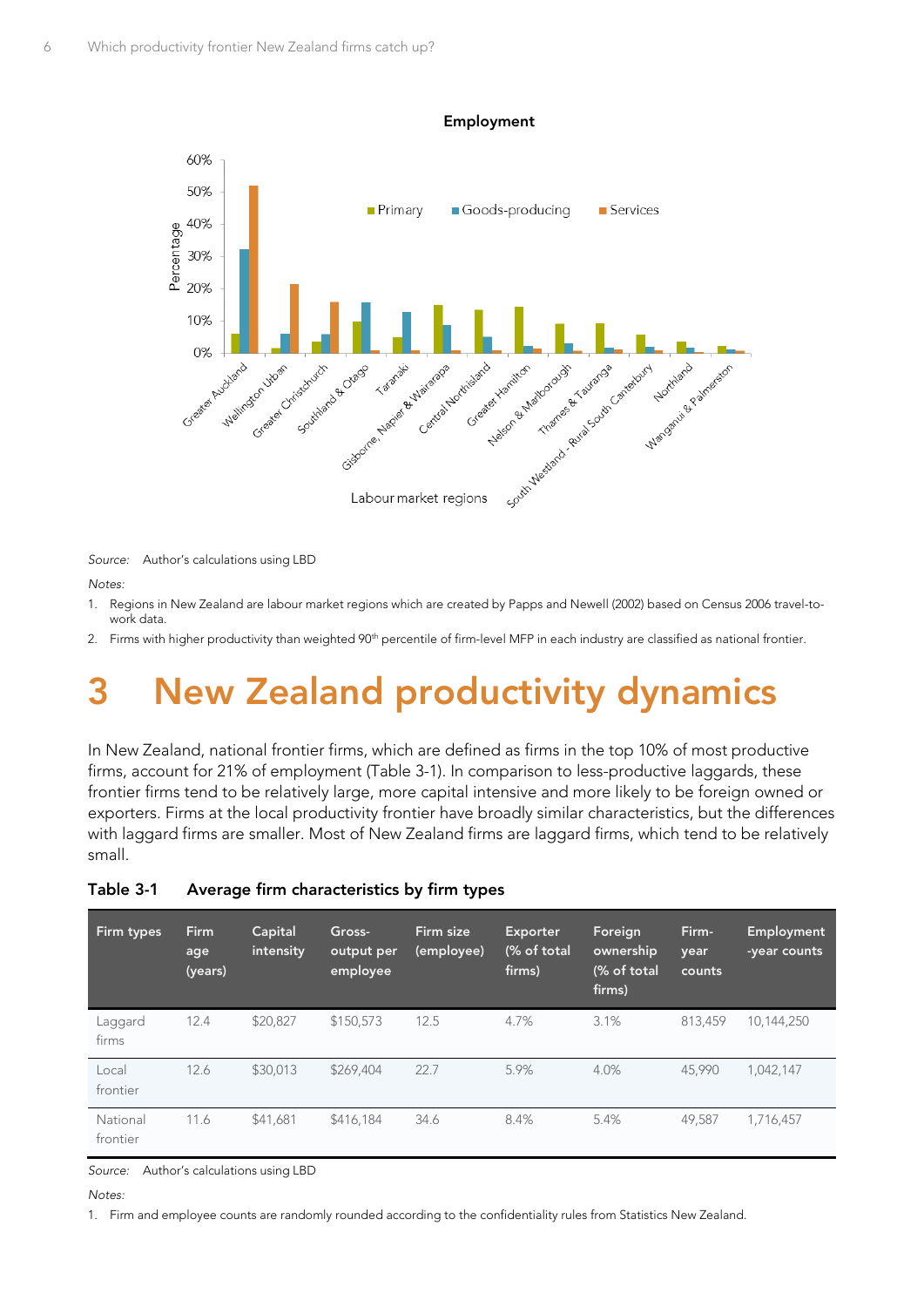[Figure 5](#page-10-0) shows MFP growth for the three types of firms used in this study: national frontier firms; local frontier firms; and laggard firms over the 2000-2012 period. Productivity growth at the national frontier is stronger than the productivity growth of firms at the local frontier and laggard firms. Specifically, the productivity of firms at the national frontier expands at an average annual rate of 0.77%. This is almost 1.6 times faster than the productivity growth of firms at the local productivity frontier and 2.2 times faster than the productivity growth of laggards. Laggard firms have not kept pace with the productivity performance of firms at the national frontier. As a result, the productivity gap between lagging and national frontier firms has increased over time [\(Figure 6\)](#page-10-1).



<span id="page-10-0"></span>

*Source:* Author's calculations using LBD

*Notes:*

- 1. Productivity index is set to 1 at the 2000 base year.
- 2. For each firm category, MFP is firstly aggregated to the industry level and then adjusted using industry weights to get to the aggregate measures.

<span id="page-10-1"></span>



*Source:* Author's calculations using LBD

*Notes:*

1. Distance to the productivity frontiers is measure as the log difference between average frontier (local or national) productivity and the average productivity of laggards.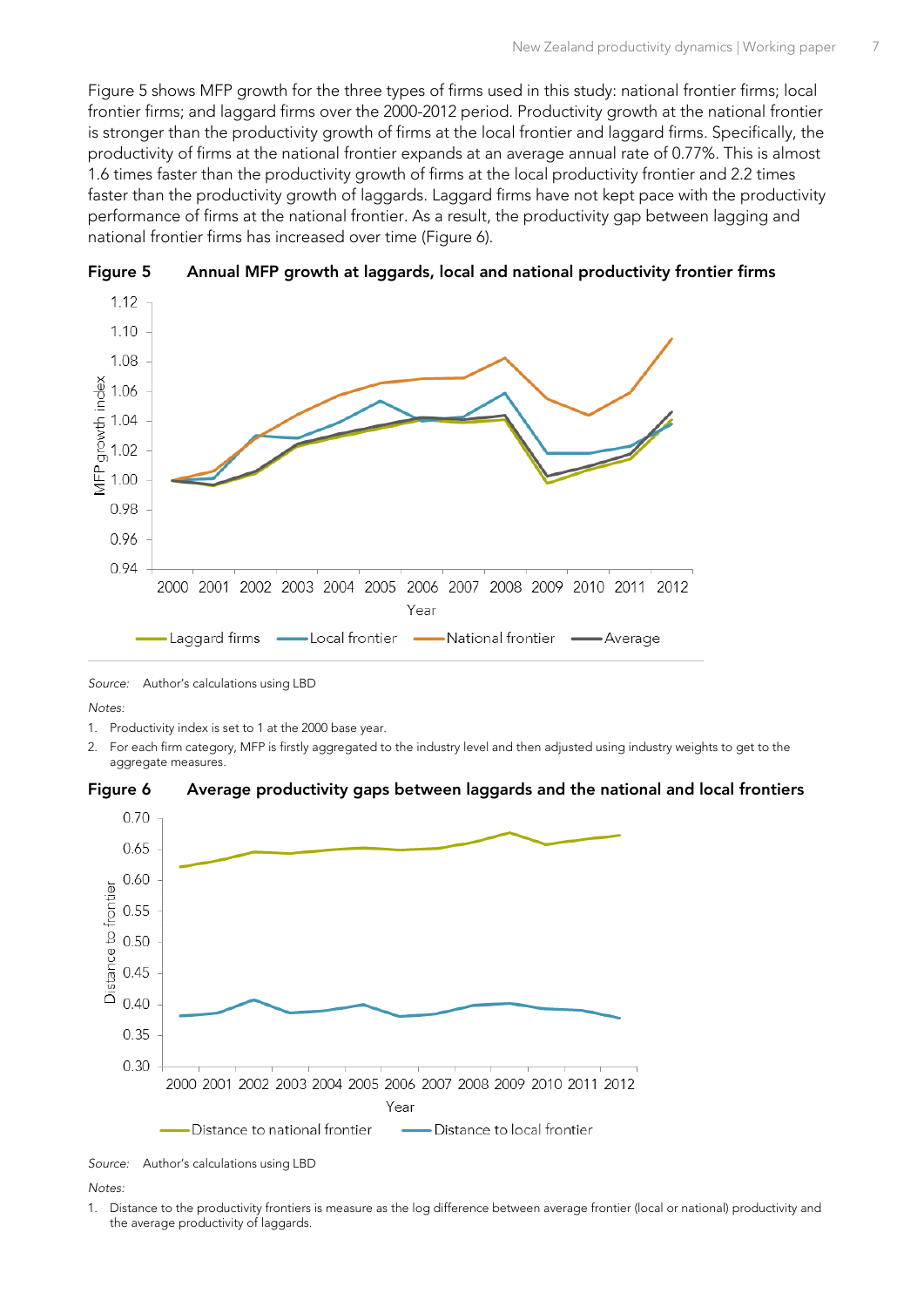# <span id="page-11-0"></span>**4 Testing for productivity convergence**

### <span id="page-11-1"></span>**4.1 The productivity convergence model**

The model used to test for convergence to the local and national frontiers is based on the co-integration framework used in Griffith et al. (2009). The MFP of a firm is assumed to be related to its lagged MFP and the MFP of national frontier and local frontier firms under a first order auto-regressive distributed lag co-integration relationship:

<span id="page-11-2"></span>
$$
\ln A_{ijk} = \alpha \ln A_{ijk-1} + \beta_1 \ln A_{jt}^{NF} + \beta_2 \ln A_{jt-1}^{NF} + \theta_1 \ln A_{jkt}^{LF} + \theta_2 \ln A_{jkt-1}^{LF} + v_i + \varepsilon_{ijkt}
$$
\n(1)

where i, j, k and t index firms, industries, regions and time respectively. All variables are expressed as natural logs. So the variable  $\;ln A_{i j k t}$ is the natural log of the MFP of firm i in industry j and region k at time t.  $ln A_{jt}^{NF}$  and  $ln A_{jkt}^{LF}$  are respectively MFP at the national frontier in industry j and MFP at the local frontier in industry j in a given labour market region k and time t. The variable  $v_i$  is an unobserved firm fixed-effect. The residual term  $\varepsilon_{i i k t}$  combine a full set of industry  $\eta_i$  and region-time  $\eta_{k t}$  dummies to control for unobserved industry and region-time specific effects, together with an idiosyncratic error  $\mu_{i j k t}$ :  $\varepsilon_{i j k t} = \eta_j + \eta_{k t} + \mu_{i j k t}$ .

<span id="page-11-3"></span>Equation (1) can be transformed into the base productivity convergence model:  
\n
$$
\Delta \ln A_{ijkl} = \lambda_1 \Delta \ln A_{jl}^{NF} + \lambda_2 \Delta \ln A_{jkt}^{LF} + \delta_1 \ln \frac{A_{jl-1}^{NF}}{A_{ijkt-1}} + \delta_2 \ln \frac{A_{jkt-1}^{LF}}{A_{ijkt-1}} + \gamma \ln A_{ijkt-1} + v_i + \varepsilon_{ijkt}
$$
\n(2)

where 
$$
\lambda_1 = \beta_1, \lambda_2 = \theta_1, \delta_1 = \beta_1 + \beta_2, \delta_2 = \theta_1 + \theta_2
$$
 and  $\gamma = \beta_1 + \beta_2 + \theta_1 + \theta_2 + \alpha - 1$ 

In equatio[n\(2\)](#page-11-3), the annual MFP growth of a firm is modelled as a function of productivity growth at the national and local frontiers, distance to the national frontier, distance to the local productivity frontier, the firm's lagged productivity level and firm's fixed-effect. This fixed-effect model assumes conditional productivity convergence in the long run. It implies that firms operate with various technologies and have different long-run growth paths. As such, an important feature of this model is that a firm's productivity does not necessarily narrow the gap to the productivity frontiers over the long run.

Distance to the national frontier and distance to the local frontier are key variables of interest. Their corresponding coefficients,  $\delta_1$  and  $\delta_2$ , capture the speeds of productivity convergence towards the national and local frontiers respectively. However, high collinearity between distance to national frontier and distance to local frontier causes unstable regression estimates in the base productivity

<span id="page-11-4"></span>convergence model. Accordingly, a modified model is used instead:  
\n
$$
\Delta \ln A_{ijkl} = \lambda_1 \Delta \ln A_{ji}^{NF} + \lambda_2 \Delta \ln A_{jkt}^{LF} + \pi_1 \ln \frac{A_{jt-1}^{NF}}{A_{jkt-1}^{LF}} + \pi_2 \ln \frac{A_{jkt-1}^{LF}}{A_{jjkt-1}} + \gamma \ln A_{ijkt-1} + \nu_i + \varepsilon_{ijkt}
$$
\n(3)

where  $\lambda_1 = \beta_1, \lambda_2 = \theta_1, \pi_1 = \beta_1 + \beta_2, \pi_2 = \theta_1 + \theta_2 + \beta_1 + \beta_2$  and  $\gamma = \beta_1 + \beta_2 + \theta_1 + \theta_2 + \alpha - 1$ 

To avoid collinearity, the term measuring the distance to national frontier is replaced by the productivity gap between the national and local frontier in equation [\(3\)](#page-11-4). Therefore, annual MFP growth of a firm is modelled as a function of productivity growth at the national and local frontiers, the productivity gap between the national and local frontier, distance to the local productivity frontier and the firm's lagged productivity level.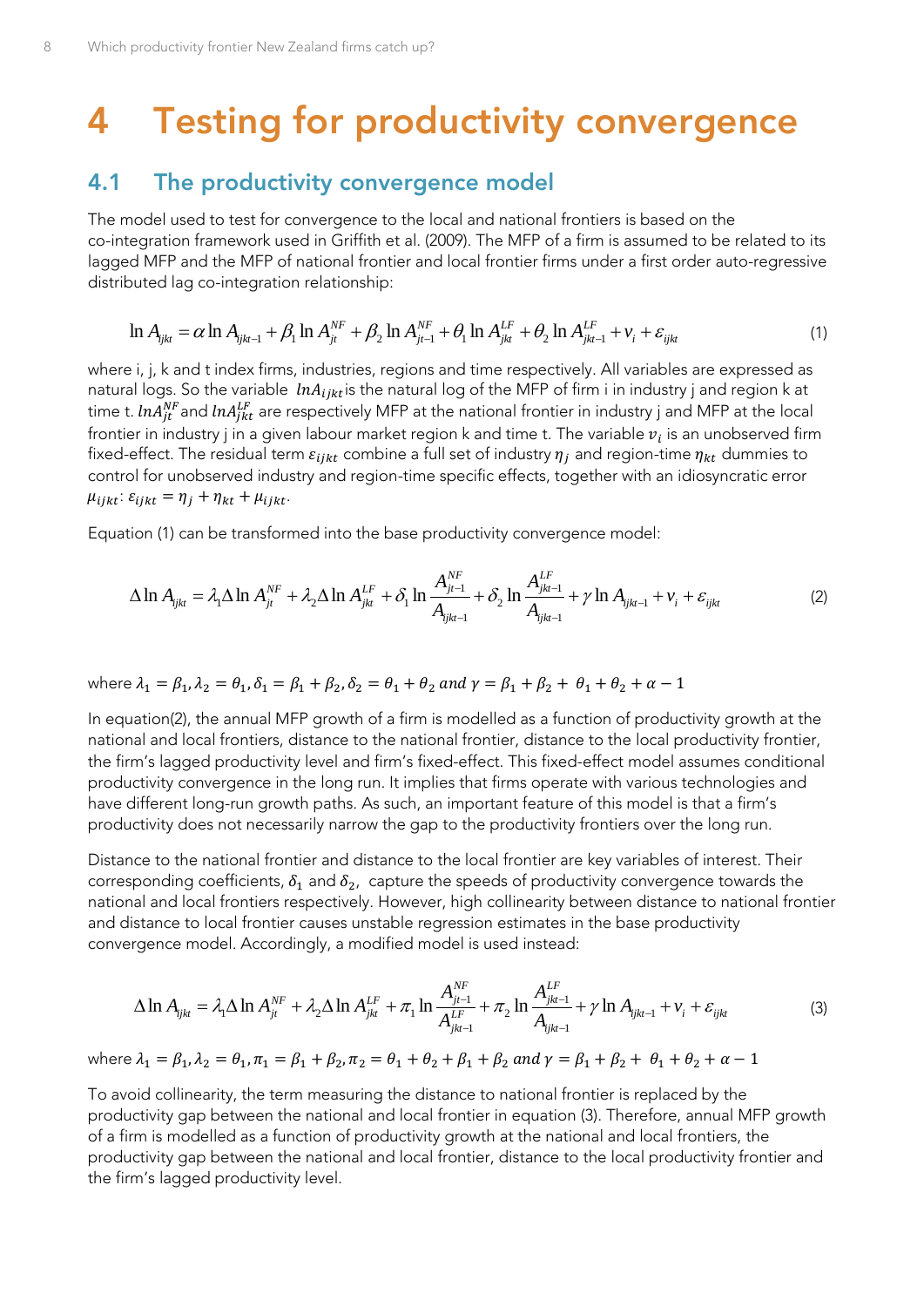The coefficients on the first and second terms in the equation capture the direct effects of MFP growth at the national and local frontiers on the MFP growth of firms. The third term – the productivity gap between the national and local frontier – is the size of productivity difference between the national and local productivity frontiers in the same industry. The coefficient,  $\pi_{1}$ , captures the long-run speed of productivity convergence to the national productivity frontier,  $\pi_1 = \delta_1$ . The fourth term, distance to the local frontier, is the size of the productivity gap between a firm's productivity and the local frontier for its industry within a LMR. Its corresponding coefficient,  $\pi_2$ , capture speeds of productivity convergence to both productivity frontiers,  $\pi_2 = \delta_1 + \delta_2 = \theta_1 + \theta_2 + \beta_1 + \beta_2$ . The difference between  $\pi_1$  and  $\pi_2$  is the estimated speed of productivity convergence to the local frontier, so  $\delta_2 = \pi_2 - \pi_1$ . The last term serves to control for serial correlation and to relax the assumption of the long-run homogeneity relationship.

Under the long-run homogeneity assumption, the rate of productivity growth for non-frontier firms equals the rate of growth at the frontier in a long run so that the lagged productivity variable can be ignored in regression analysis. However, [Figure 5](#page-10-0) in the previous section shows sustainable differences in growth rates between frontier and non-frontier firms such that the long-run homogeneity assumption is unlikely to be valid.

This base productivity convergence model is extended in equation [\(3\)](#page-11-4) to assess the impact of a number

<span id="page-12-1"></span>of firm characteristics on firm-level MFP. Firm characters include firm age and firm size  
\n
$$
\Delta \ln A_{ijkl} = \lambda_1 \Delta \ln A_{jl}^{NF} + \lambda_2 \Delta \ln A_{jkt}^{LF} + \pi_1 \ln \frac{A_{jl-1}^{NF}}{A_{jkt-1}^{LF}} + \pi_2 \ln \frac{A_{jkt-1}^{LF}}{A_{jkt-1}} + \gamma \ln A_{ijkt-1} + \sum_n \omega_n x_{ijkt} + v_i + \varepsilon_{ijkt} \tag{4}
$$

Firm size is the natural log of the sum of working proprietors and employee count. Firm age is the current year minus the firm's year of birth.

To estimate the productivity convergence regression, Instrumental Variables (IV) based on Anderson and Hsiao (1981) is the preferred method. This method controls for unobserved firm fixed-effects and endogenous bias on lagged productivity and distance to local frontier variables<sup>6</sup>. As a robustness check Ordinary Least Square (OLS) and Fixed-Effects estimation are also used.

### <span id="page-12-0"></span>**4.2 Results**

The results from different model specifications are shown in

<sup>-</sup><sup>6</sup> The Anderson-Hsiao method takes first-differencing to remove fixed-effects and uses lagged variables to correct endogenous variables. In this method, observations in the first two years of the data, 2000 and 2001, are excluded from regression analysis. There is an alternative IV method. It does not take firstdifferencing and uses lagged change variables to instrument endogenous variables.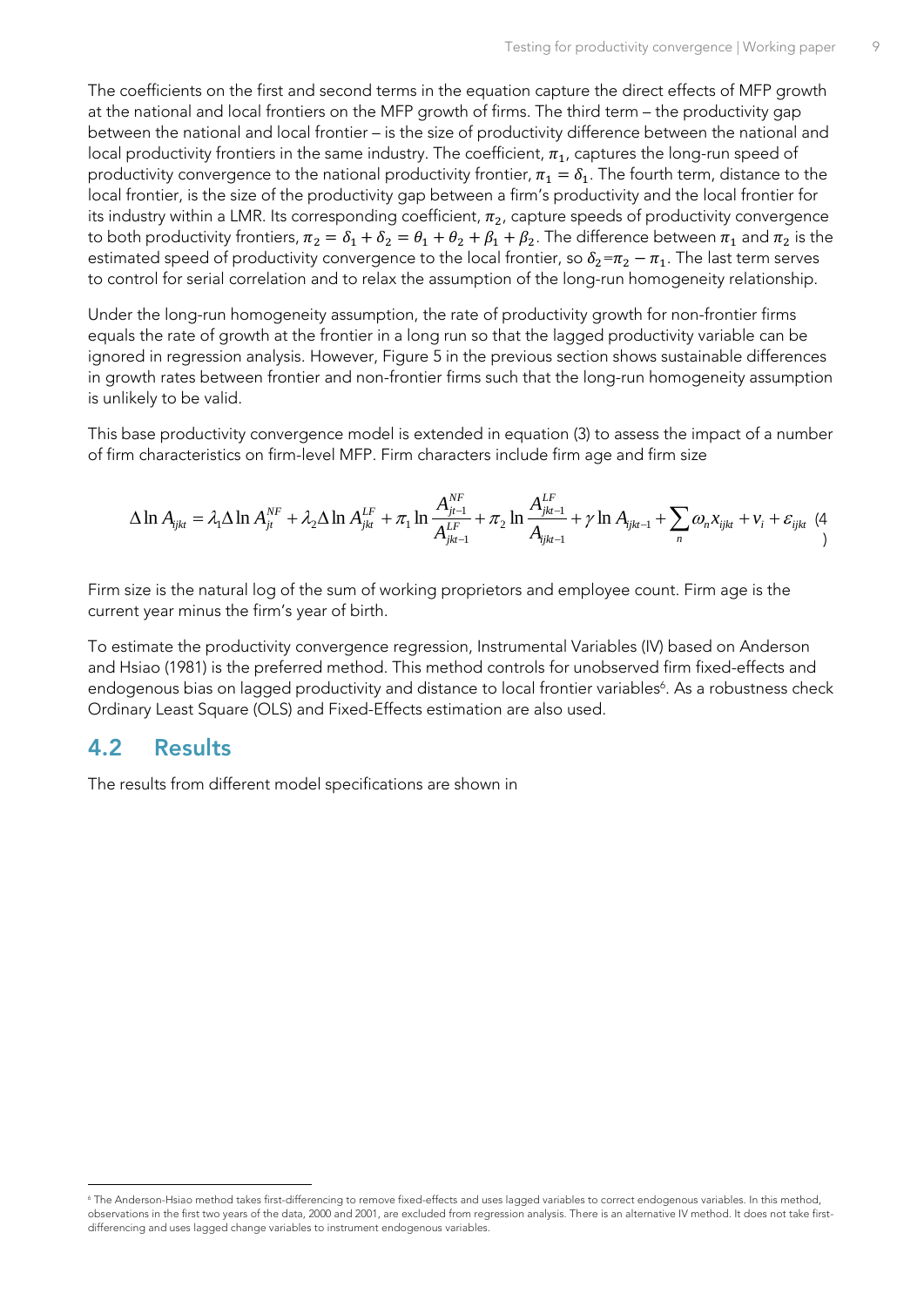[Table 4-1.](#page-14-0) Columns 1 – 4 are derived using the specification in equation [\(4\)](#page-12-1). The results in column 5 are based on the assumption of a long-run homogeneity relationship between frontier firms and laggard firms by omitting the lagged productivity level variable. Estimates shown in column 1 and 2 are based on OLS and fixed-effects respectively. Columns 3 – 5 are derived using the Instrumental Variables approach with the Anderson-Hsiao specification. Input weights are also applied to control for the impact of measurement errors from small firms. <sup>7</sup>

In all specifications the coefficients on the lagged productivity level are all statistically significant. This indicates that the long-run homogeneity assumption does not hold and should not be imposed on the productivity convergence model. In the case of assuming the long-run homogeneity relationship (column 5 in Table 2), coefficient estimates tend to be overestimated.

Coefficients on the distance to the local frontier and the distance between the local and national frontiers are always positive and statistically significant. This indicates that all else equal, firms that are further behind the local or national productivity frontier have faster rates of productivity growth.

In the preferred model specification (column 3), the speed of productivity convergence to the national and local frontiers are 0.1462 and 0.211 respectively. <sup>8</sup> Furthermore, coefficients on the distance to the local frontier are larger than coefficients for the distance between the local and national frontiers, indicating the productivity convergence to the local frontier is stronger than productivity convergence to the national frontier. These results are analogous to the U.K. study that find stronger convergence to the local productivity frontier than the national productivity frontier (Griffith et al., 2009). One possible mechanism underlying these results is that technology is relatively expensive to transmit over distance.

The coefficients on both the national and local frontier growth terms are also positive and significant in all specifications. That is, laggard firms in industries where the productivity growth of frontier firms is faster, experience faster productivity growth. In addition, firms with larger number of employees have faster productivity growth in the preferred model.

The estimation results in

<sup>-</sup>7 In Fabling and Maré (2015a) the input weights are equal to predicted values from the Trans-log production function.

<sup>&</sup>lt;sup>8</sup> The speed of productivity convergence to the local frontier is equal to 0.3572 – 0.1462 = 0.211, see column 3 in table 2.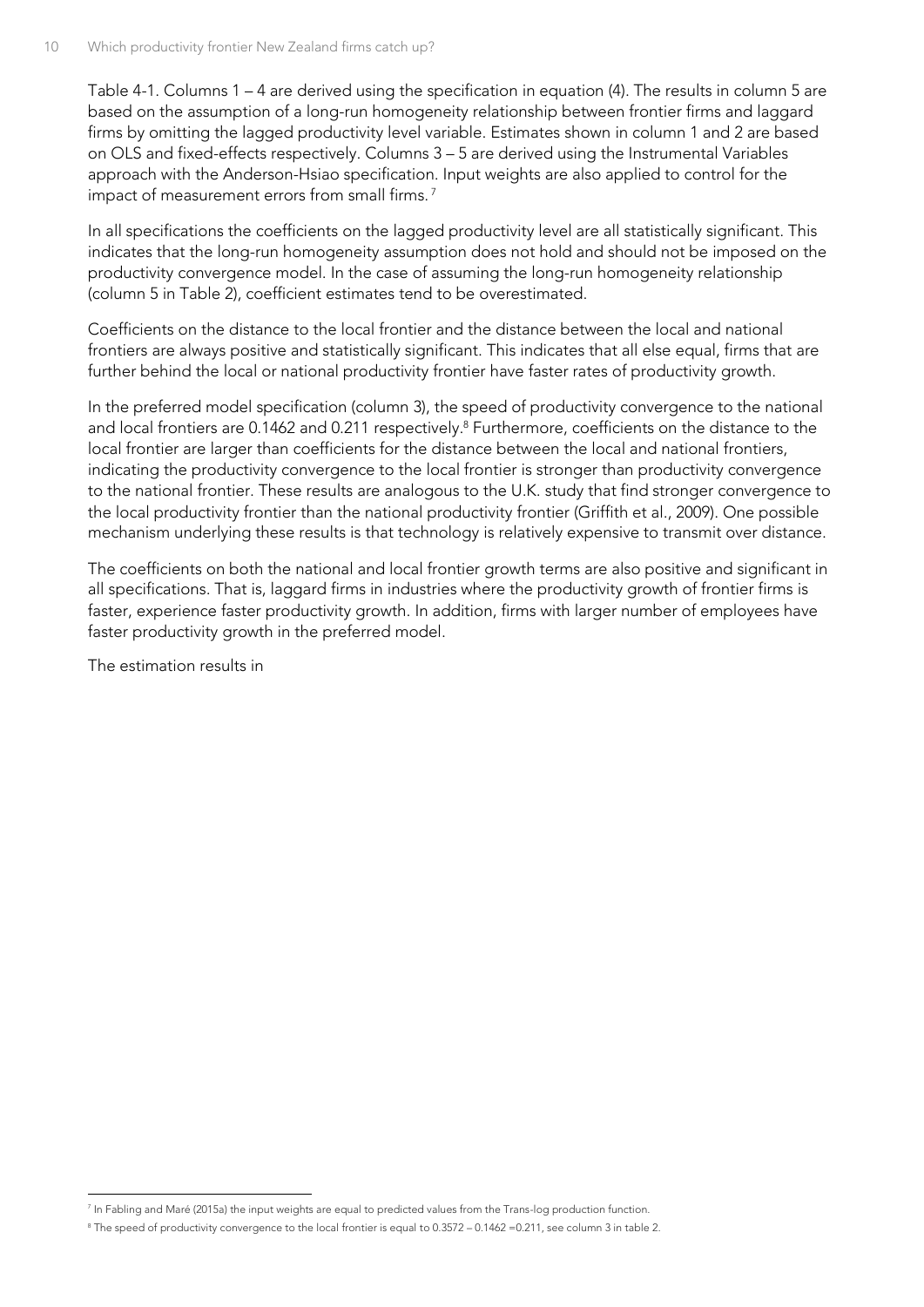<span id="page-14-0"></span>[Table 4-1](#page-14-0) impose common coefficients across all firms. However, productivity convergence is likely to be industry specific, given that knowledge transfer may be easier in some parts of New Zealand's economy compared to others. To shed some light on any heterogeneity in productivity convergence across industries, equation [\(4\)](#page-12-1) is estimated separately across 1-digit ANZSIC 2006 industries.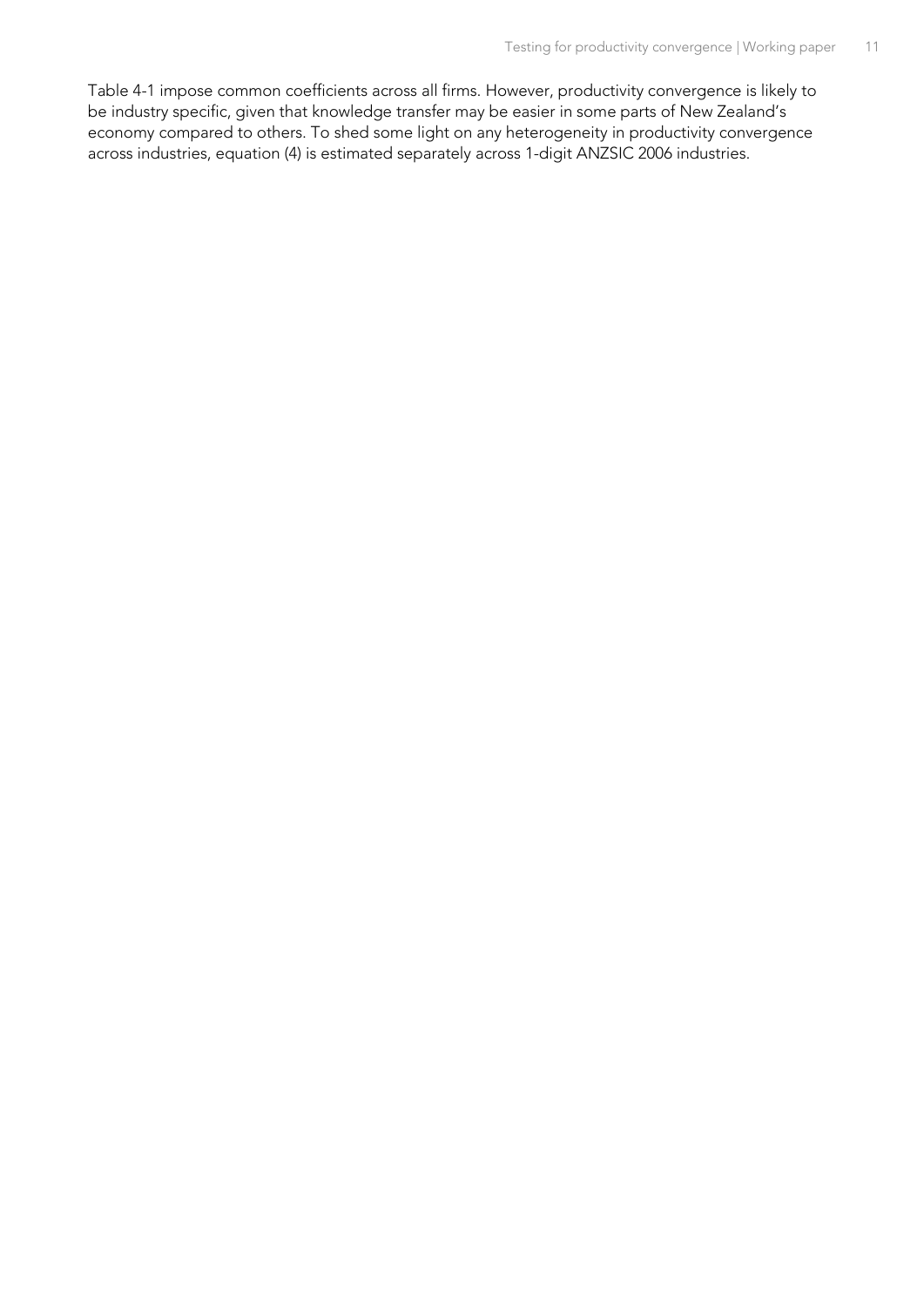#### <span id="page-15-0"></span>**Table 4-1 Productivity convergence estimations**

| <b>Variables</b>                                              | (1)<br><b>OLS</b> | (2)<br><b>FE</b> | (3)<br>IV1   | (4)<br>IV <sub>2</sub> | (5)<br>IV3  |
|---------------------------------------------------------------|-------------------|------------------|--------------|------------------------|-------------|
| Productivity gap between NF and LF                            | $0.0670***$       | $0.2517***$      | $0.1462***$  | $0.1558***$            | $0.3943***$ |
|                                                               | 0.0109            | 0.0214           | 0.0213       | 0.0236                 | 0.0175      |
| Distance to local frontier                                    | $0.2191***$       | $0.6615***$      | $0.3572***$  | $0.3591***$            | $0.7602***$ |
|                                                               | 0.0092            | 0.0241           | 0.0207       | 0.0233                 | 0.0048      |
| Lagged productivity level                                     | $-0.0847***$      | $-0.6435***$     | $-0.4012***$ | $-0.4441***$           |             |
|                                                               | 0.0091            | 0.0214           | 0.0207       | 0.0234                 |             |
| Changes in NF                                                 | $0.1609***$       | $0.1967***$      | $0.1773***$  | $0.1748***$            | $0.3085***$ |
|                                                               | 0.0127            | 0.0136           | 0.0150       | 0.0164                 | 0.0132      |
| Changes in LF                                                 | $0.3748***$       | $0.3310***$      | $0.3248***$  | $0.3056***$            | $0.3989***$ |
|                                                               | 0.0103            | 0.0113           | 0.0129       | 0.0143                 | 0.0124      |
| Age                                                           | $0.0002***$       |                  |              |                        |             |
|                                                               | $\overline{0}$    |                  |              |                        |             |
| Firm size                                                     | $0.0061***$       | $-0.0092***$     | $0.0201***$  | $0.0251***$            | $0.0200***$ |
|                                                               | 0.0004            | 0.0011           | 0.0012       | 0.0020                 | 0.0012      |
| Speed of productivity convergence to<br>the national frontier | 0.0670            | 0.2517           | 0.1462       | 0.1558                 | 0.3943      |
| Speed of productivity convergence to<br>the local frontier    | 0.1521            | 0.4098           | 0.2110       | 0.2033                 | 0.3659      |
| Observations                                                  | 681,648           | 522,729          | 522,729      | 399,476                | 522,729     |
| Adjusted R-square                                             | 0.1573            | 0.6527           | 0.5406       | 0.5441                 | 0.5402      |
| Weak instrument statistics                                    |                   |                  | 16500***     | 5468.07***             | 8253.2***   |
| Over-identification statistics                                |                   |                  | $\mathbf{0}$ | 463.25***              | 0           |

*Source:* Author's calculations using LBD

*Notes:*

- 1. Column 1 is OLS estimate and column 2 is fixed-effects with the differencing transformation. Column 3 5 are Instrumental Variable estimates. Instruments in column 3 are 2<sup>nd</sup> lagged productivity level and 1<sup>st</sup> lagged change of LF productivity. Instruments in column 4 are 2<sup>nd</sup> and 3<sup>rd</sup> lagged productivity level, 1<sup>st</sup> and 2<sup>nd</sup> lagged change of LF productivity. Instrument in column 5 is 2<sup>nd</sup> lagged productivity level.
- 2. Column 1 4 include lagged productivity level as a part of regressors to relax the assumption of the long-run homogeneity. Column 5 assumes the long-run homogeneity relationship.
- 3. Age variable is omitted from FE and IV due to collinearity.
- 4. Figures on the speed of productivity convergence to the national frontier equal to coefficients on productivity gap between NF and LF. Figures on the speed of productivity convergence to the local frontier equal to coefficients on distance to LF subtracted by coefficients on productivity gap between NF and LF.
- 5. Instrumental variable regressions are calculated under the ivreg2 procedure in Stata version 14 with general moment of methods.
- 6. Weak instrument statistics are F-statistics from Cragg-Donald based weak instrument tests. F statistics are greater than 5% of the significant level, suggesting instruments used IV are strong instruments
- 7. Over-identification statistics are J statistics from Sargan-Hansen tests. J statistics are greater than 5% of the significant level, suggesting instruments are correlated with the error term.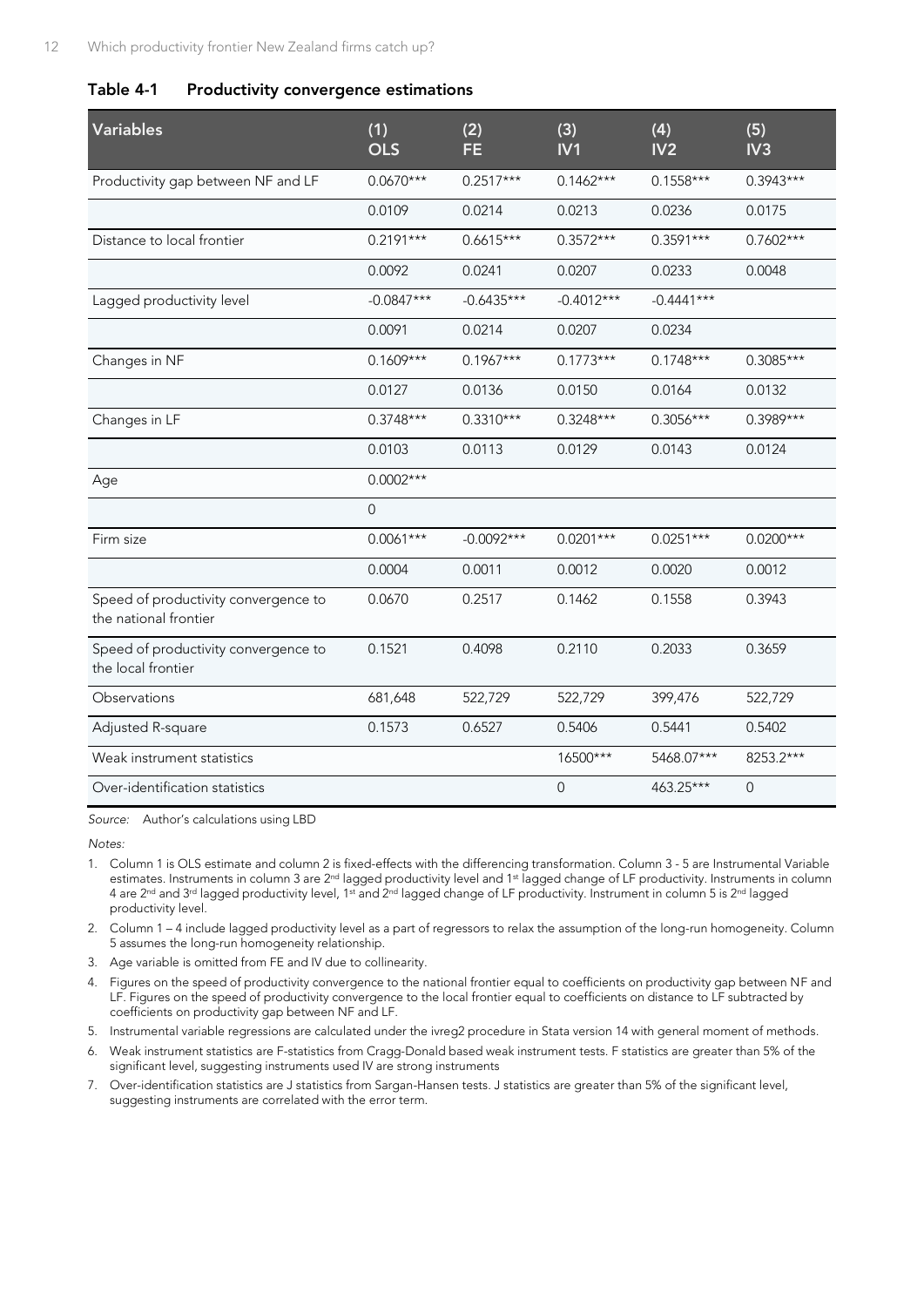<span id="page-16-2"></span>[Figure 7](#page-16-0) and [Figure 8](#page-16-1) show that productivity convergence to the local and national frontiers is indeed heterogeneous across industries.<sup>9</sup> In terms of productivity convergence to the local frontier, all 15 industries show positive signs of productivity catch-up over time. On the other hand, there are only nine industries that show positive signs of productivity convergence to the national frontier.

<span id="page-16-3"></span>

<span id="page-16-0"></span>**Figure 7 Speeds of productivity convergence to the local frontier**

*Source:* Author's calculations using LBD

*Notes:*

- 1. Primary, goods-producing and service industries are colour-coded in blue, green and orange respectively.
- 2. Industry code A="Agriculture", C="Manufacturing", D="Electricity, gas and water supply", E="Construction", F="Wholesale trade", G="Retail trade", H="Accommodation and restaurants", I="Transport, postal and warehouse services", J="Media and Telecommunications", K="Finance and insurance", L="Real estate and rental services", M="Professional, scientific and technical services", N="Administrative and support services", R="Arts and recreation services", S="Other services"

<span id="page-16-1"></span>**Figure 8 Speeds of productivity convergence to the national frontier**



*Source:* Author's calculations using LBD

<sup>-</sup><sup>9</sup> Detailed regression estimates are shown in Appendix A.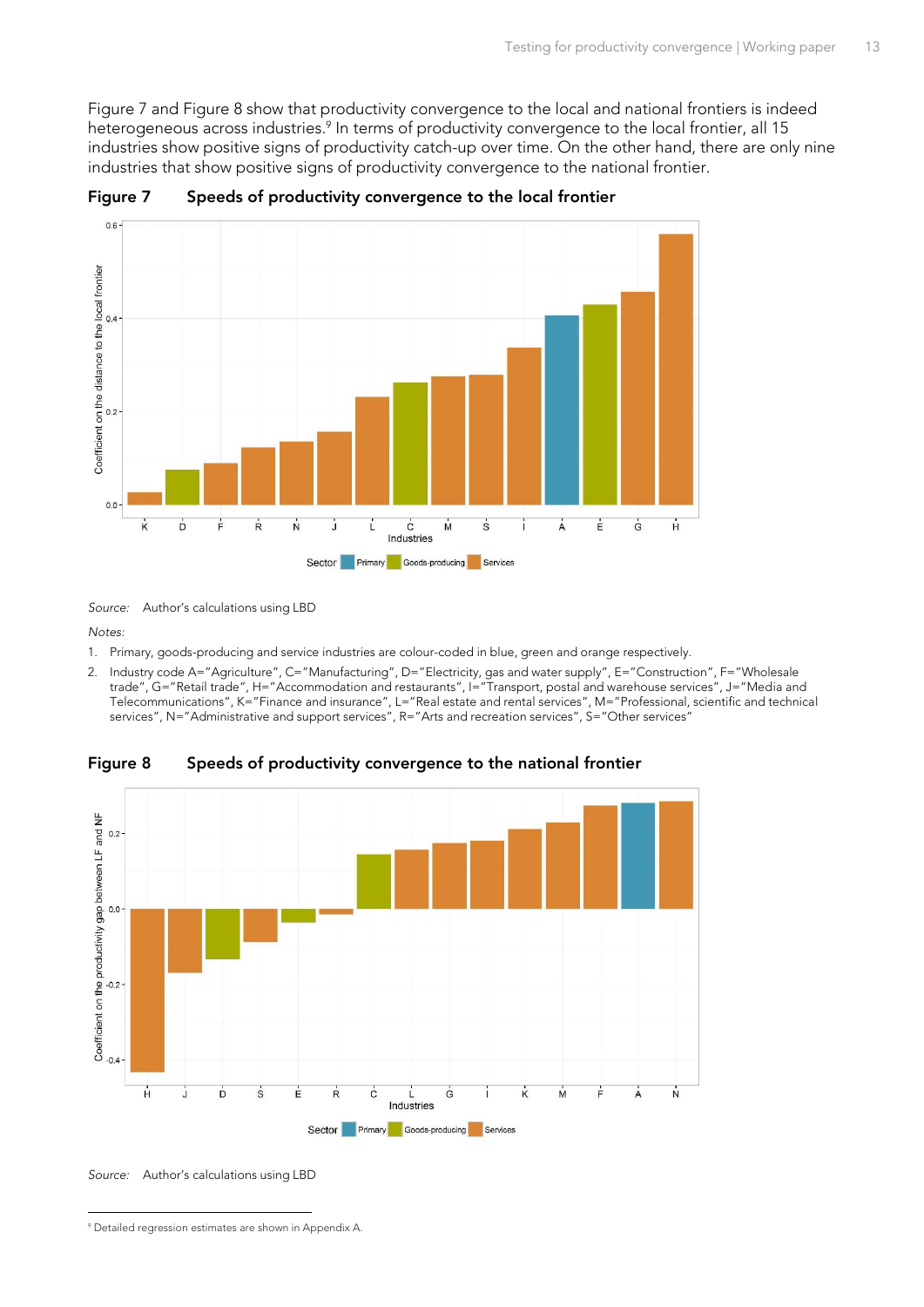#### *Notes:*

- 1. Primary, goods-producing and service industries are colour-coded in blue, green and orange respectively
- 2. Industry code A="Agriculture", C="Manufacturing", D="Electricity, gas and water supply", E="Construction", F="Wholesale trade", G="Retail trade", H="Accommodation and restaurants", I="Transport, postal and warehouse services", J="Media and Telecommunications", K="Finance and insurance", L="Real estate and rental services", M="Professional, scientific and technical services", N="Administrative and support services", R="Arts and recreation services", S="Other services'

Among these 15 industries, eight industries show relatively strong productivity convergence to the local frontier but weak productivity convergence to the national frontier.<sup>10</sup> They include manufacturing; construction; retail trade; accommodation and restaurant; transport, postal and warehousing; information median and telecommunications; rental, hiring and real estate; and other services. These industries contribute 54 percent of total employment and 69 percent of total gross output in the private sector. In addition, firms in utility and recreation industries have very weak or no productivity catch-ups to any productivity frontiers. For the remaining industries, the national productivity frontier plays a big role for firm's productivity growth.

#### <span id="page-17-2"></span>**Table 4.2 Industry groups for productivity convergence**

| Classifications                                                             | <b>Industries</b>                                                                             |
|-----------------------------------------------------------------------------|-----------------------------------------------------------------------------------------------|
| Relatively weak productivity convergence to local<br>and national frontiers | Utility (electricity, gas and water supply and<br>waste management);<br>Recreational services |
|                                                                             |                                                                                               |
| Relatively strong productivity convergence to the                           | Wholesale trade;                                                                              |
| national frontier, but weak or no productivity                              | Finance and insurance;                                                                        |
| convergence to the local frontier                                           | Administrative and support services                                                           |
| Relatively strong productivity convergence to the                           | Manufacturing;                                                                                |
| local frontier, but weak or no productivity                                 | Construction;                                                                                 |
| convergence to the national frontier                                        | Retail trade;                                                                                 |
|                                                                             | Accommodation and restaurant;                                                                 |
|                                                                             | Transport, postal and warehousing;                                                            |
|                                                                             | Information median and telecommunications                                                     |
|                                                                             | Rental, hiring and real estate;                                                               |
|                                                                             | Other services                                                                                |
| Relatively strong productivity convergence to                               | Agriculture, forestry and fishing;                                                            |
| national and local frontiers                                                | Professional, scientific and technical services                                               |

*Source:* Author's calculations using LBD

*Notes:*

-

1. Relatively strong (weak) productivity convergence means the speed of productivity convergence for a particular industry is higher (lower) than the economy-wide productivity convergence. The economy-wide productivity convergence is based on results shown in column 3 in table 2.

# <span id="page-17-0"></span>**5 Discussion**

### <span id="page-17-1"></span>**5.1 Productivity convergence and geographic proximity**

In the previous section, the speed of productivity convergence to the local frontier is stronger than the speed of productivity convergence to the national frontier. This is consistent with findings in the UK study by Griffith et al. (2009). Also, the analysis in this paper is broadly analogous to cross country studies which examine speeds of productivity convergence to the global and domestic frontier.

<sup>&</sup>lt;sup>10</sup> Relatively strong (weak) productivity convergence means the speed of productivity convergence for a particular industry is higher (lower) than the economy-wide productivity convergence. The economy-wide productivity convergence is based on results shown in column 3 in table 2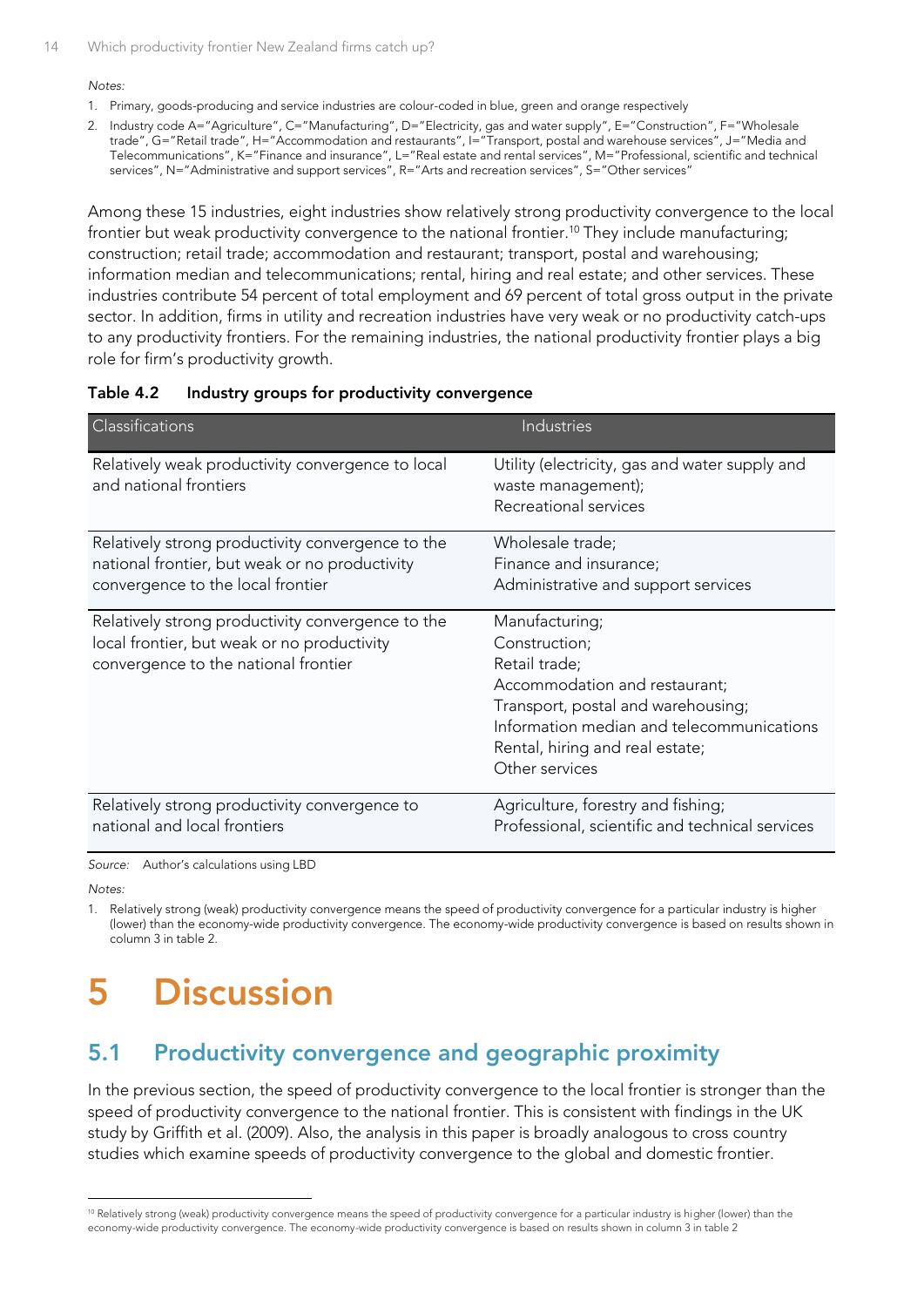Bartelsman, Haskel, and Martin (2008) and Andrews et al. (2015) use firm-level data from selected OECD countries and find that domestic firms are more attracted towards their national productivity frontiers as opposed to the international frontier in their industry. All this evidence points to an important feature of knowledge diffusion - knowledge diffusion tends to be geographically localised to an important extent.

Knowledge is an intangible asset which creates a substantial part of the value added of business. Accordingly, learning is important in determining the success of firms. Knowledge is often embodied in workers and capital and is often tacit and non-codified. Unlike codified knowledge that can be easily transmitted over distance, tacit knowledge can only be transferred through direct interactions (Foray & Lundvall, 1997). Because learning and knowledge adoption often involves interactions between individuals, geographic distance can matter in the sense that the cost of setting up and maintaining interactions is likely to rise with the distance between the source and recipient of knowledge.

### <span id="page-18-0"></span>**5.2 Productivity convergence and domestic tradability**

The extent of knowledge diffusion differs by industries. Among a number of other factors, this may reflect differences in the extent to which firms in different industries trade their output over distance within the domestic economy.

Conway and Zheng (2014) applied the methodology developed by Jensen, Kletzer, Bernstein, and Feenstra (2005) to New Zealand and measured the extent to which industries trade their output outside of the local labour market in which they are located. They used regional employment and population data in conjunction with the input-output table and compared the geographic concentration of firms with the spatial distribution of demand for their output from downstream customers. The general idea is that if an industry is geographically concentrated in one location and sells its output to a downstream customers that are largely located in other locations, then the output of that industry is assessed as being relatively tradable.

Industries selling output that is relatively more tradable have very different characteristics compared to industries that trade their output locally. Firms in industries that trade their output across regions within New Zealand are likely to be bigger, more productive, geographically agglomerated and more likely to export (Conway & Zheng, 2014). In contrast, firms in industries that sell non-tradable output tend to be smaller, less productive and geographically dispersed reflecting the distribution of their customers.

The extent to which output is traded over distance may also influence a firm's incentives to adopt new knowledge and technology. Indeed, [Figure 9](#page-19-0) shows a positive relationship between the speed of convergence to the national frontier and domestic tradability across industries[. Figure 10](#page-19-1) shows a negative relationship between the speed of productivity convergence to the local frontier and domestic tradability. On the face of it, these indicative relationships tentatively suggest that the national frontier exerts a greater pull on firm's performance in domestically tradable industries, while firms in non-tradable industries are more attracted to the local frontier. 11

<sup>-</sup><sup>11</sup> Domestic tradability is static over time and cannot be used for convergence regression models as it is treated as firm's fixed-effects.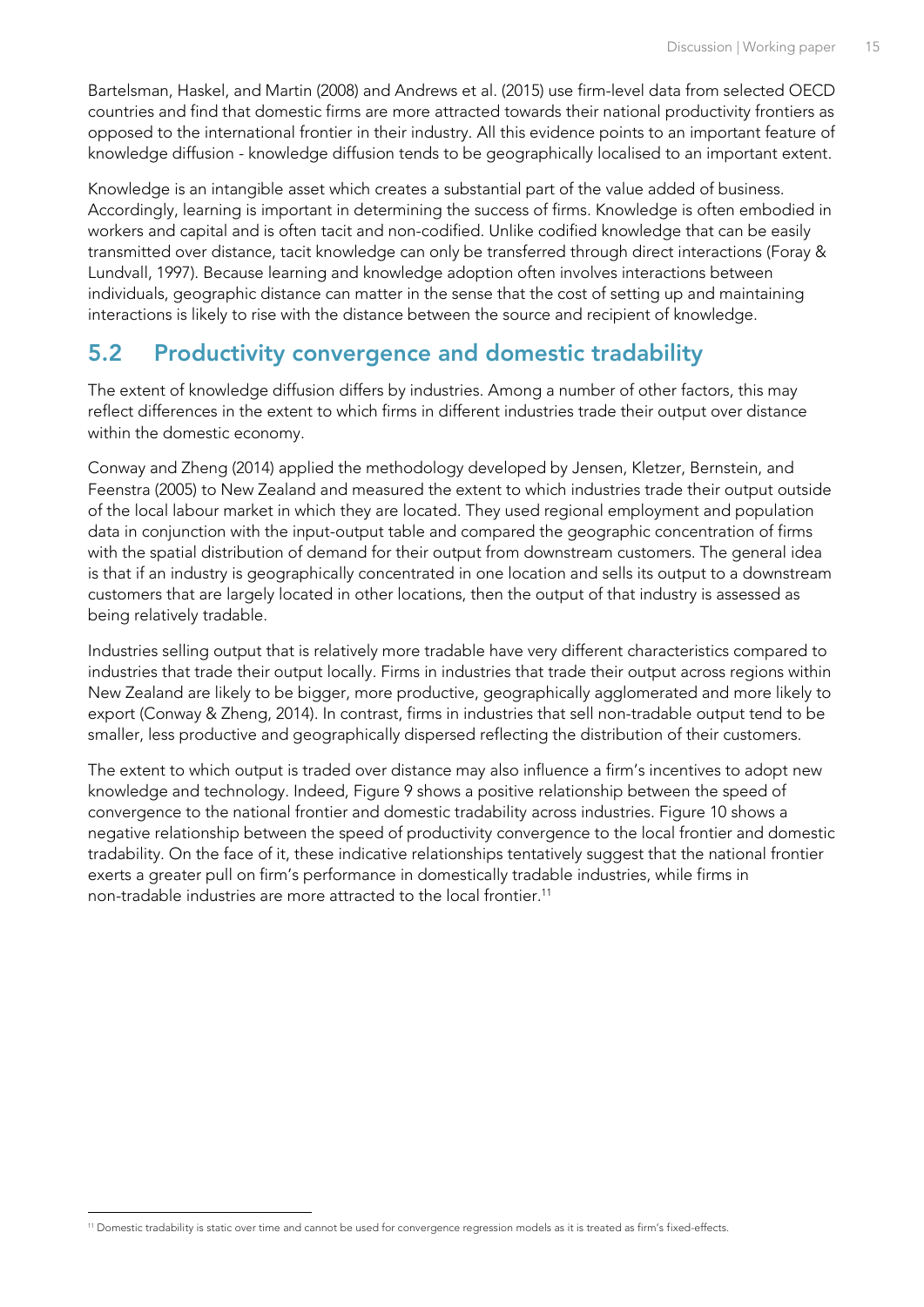

#### <span id="page-19-0"></span>**Figure 9 Convergence to the national frontier and domestic tradability**

*Source:* Author's calculations using LBD

*Notes:*

- 1. Size of dot represents industry contribution to New Zealand's gross output.
- 2. The black solid line represents the best fitted line from a weighted linear regression.

<span id="page-19-1"></span>



*Source:* Author's calculations using LBD

*Notes:*

- 1. Size of dot represents industry contribution to New Zealand's gross output
- 2. The black solid line represents the best fitted line from a weighted linear regression.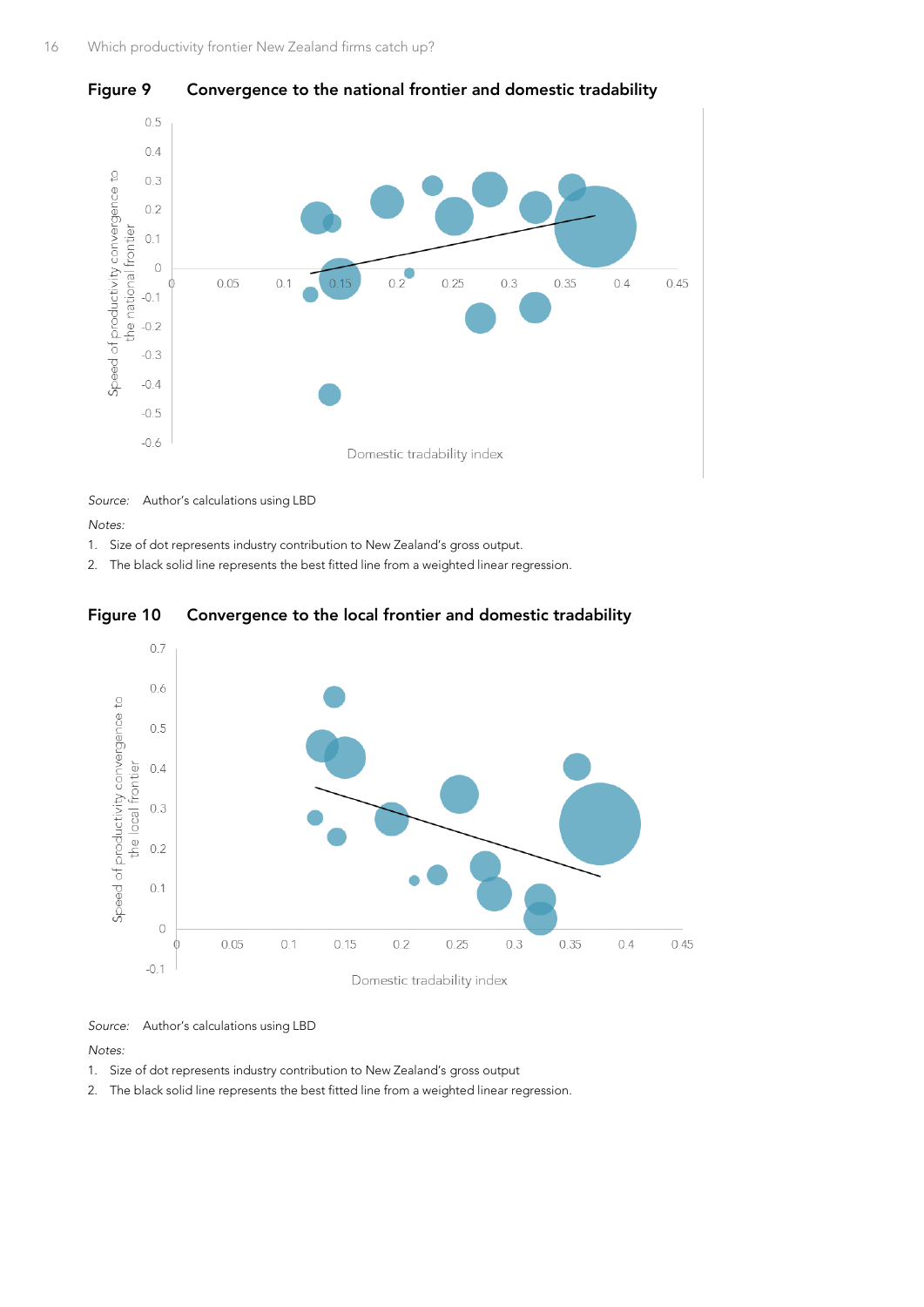# <span id="page-20-0"></span>**6 Conclusion**

In this paper, the extent of knowledge diffusion within the New Zealand economy has been estimated across broad industries using the Longitudinal Business Database. The main finding shows that productivity convergence to both the national and local productivity frontiers are statistically and economically significant, indicating that knowledge diffuses within and across regions.

The speed of convergence to the local frontier is greater than the speed of convergence to the national frontier. This indicates that geographic proximity is important in the diffusion of technology. One possible reason is that much information and technical know-how is tacit and non-codifiable. Geographic proximity facilitates information exchange between firms and enhances the capability of firms to absorb tacit technology.

Results also show that the speed of productivity convergence towards the national and local frontiers differs across industries. One possible explanation for this is that firms that trade their output over different sized markets will have different levels of exposure to technology and different incentives to adopt technology. On the face of it, results tentatively suggest that firms in domestically tradable industries have greater motivation to adopt advanced technology from the national productivity frontier, but firms in domestically non-tradable industries tend to learn from the best local firms.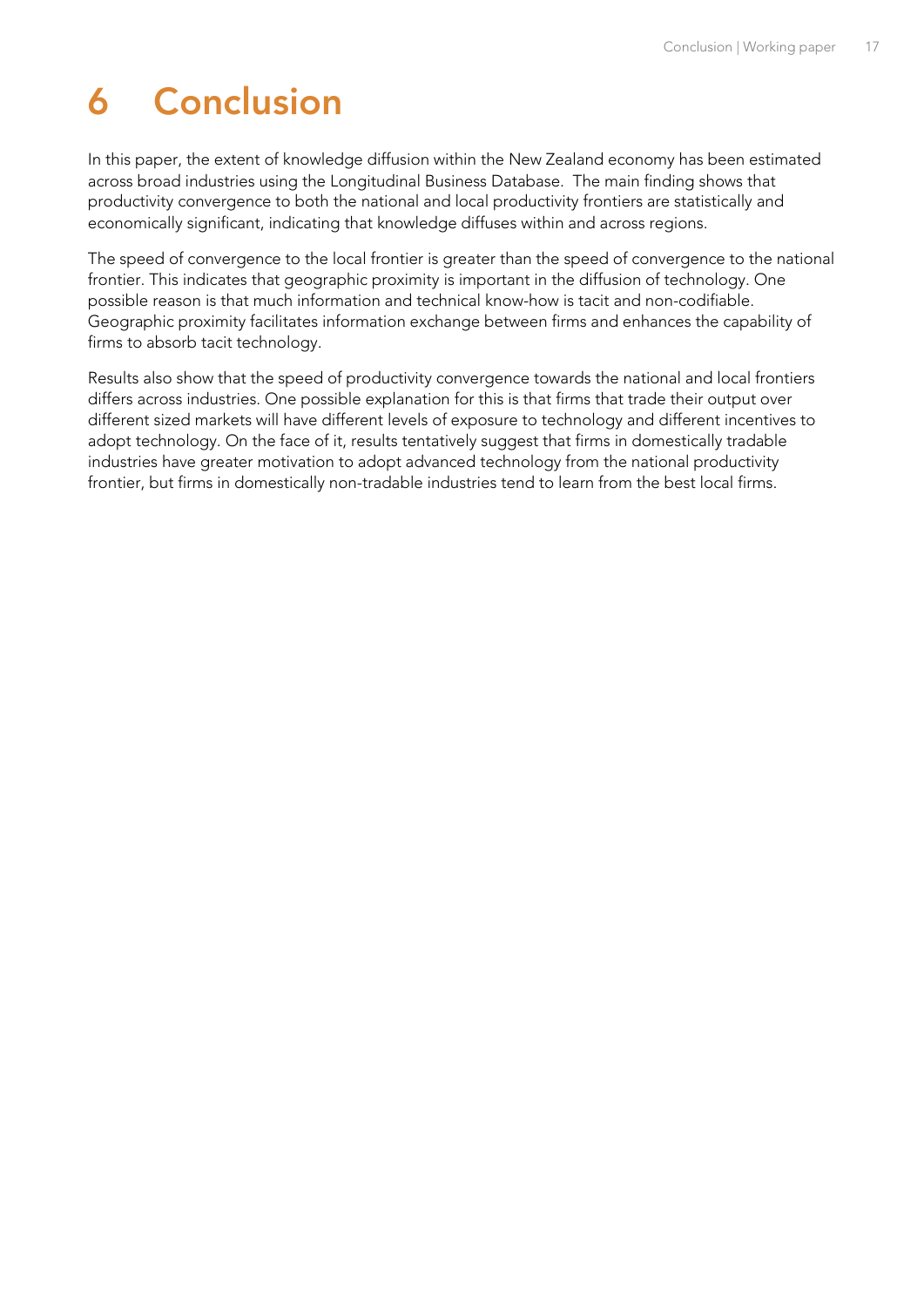## <span id="page-21-0"></span>**References**

- Anderson, T. W., & Hsiao, C. (1981). Estimation of dynamic models with error components. *Journal of the American statistical Association, 76*(375), 598-606.
- Andrews, D., Criscuolo, C., & Gal, P. (2015). Frontier Firms, Technology Diffusion and Public Policy: Micro Evidence from OECD Countries: OECD Mimeo.
- Bartelsman, E., Haskel, J., & Martin, R. (2008). Distance to Which Frontier? *Evidence on productivity convergence from international firm-level data. Centre for Economic Policy Research Discussion Paper Series*(7032).
- Boschma, R. (2005). Proximity and innovation: a critical assessment. *Regional studies, 39*(1), 61-74.
- Caniëls, M. C. (2000). Knowledge spillovers and economic growth. *Books*.
- Conway, P., Meehan, L., & Zheng, G. (2015). Do New Zealand firms catch up to the domestic productivity frontier?
- Conway, P., & Zheng, G. (2014). Trade over distance for New Zealand firms: measurement and implications.
- Corrado, C. A., Haskel, J., & Jona Lasinio, C. (2014). Knowledge spillovers, ICT and productivity growth.
- Fabling, R., & Maré, D. (2015a). Addressing the absence of hours information in linked employer-employee data. *2015-17*.
- Fabling, R., & Maré, D. (2015b). Production function estimation using New Zealand's longitudinal business database.
- Fabling, R., & Sanderson, L. (2014). Productivity distributions in New Zealand: The dangers of international comparisons *Motu research*.
- Fabling, R., & Sanderson, L. (2016). A Rough Guide to New Zealand's Longitudinal Business Database. *Available at SSRN*.
- Foray, D., & Lundvall, B. (1997). The knowledge based economy. *OCDE, Paris*.
- Griffith, R., Redding, S., & Simpson, H. (2009). Technological catch-up and geographic proximity. *Journal of Regional Science, 49*(4), 689-720. doi: 10.1111/j.1467-9787.2009.00630.x
- Jensen, J. B., Kletzer, L. G., Bernstein, J., & Feenstra, R. C. (2005). *Tradable services: Understanding the scope and impact of services offshoring [with comments and discussion].* Paper presented at the Brookings trade forum.
- Maré, D. C., Hyslop, D., & Fabling, R. (2015). Firm productivity growth and skill. *Available at SSRN*.
- Papps, K. L., & Newell, J. O. (2002). Identifying Functional Labor Market Areas in New Zealand: A Reconnaissance Study Using Travel-to-Work Data.
- Stabler, J. C., Olfert, M., & Greuel, J. B. (1996). Spatial labor markets and the rural labor force. *Growth and change, 27*(2), 206-230.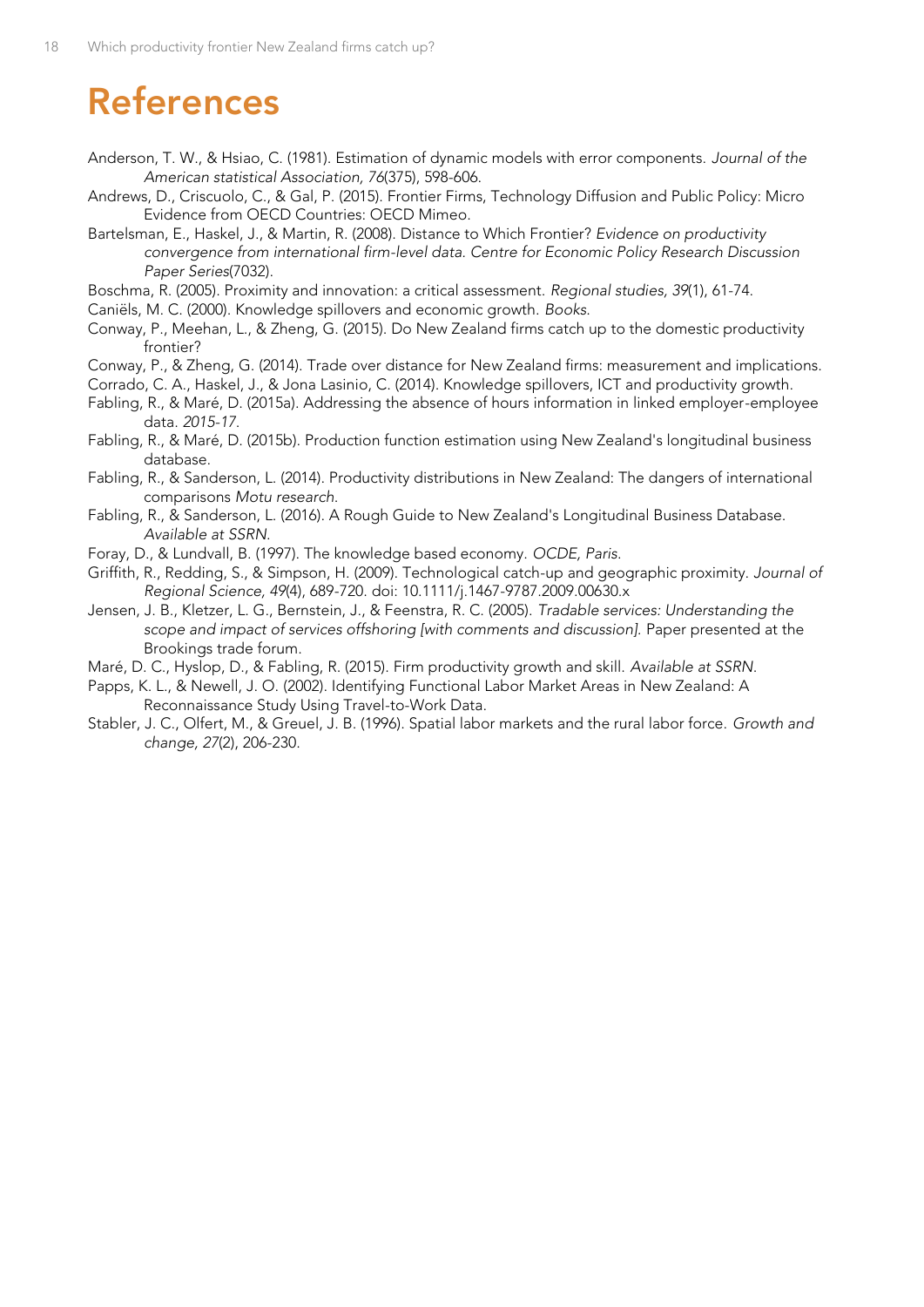### **Appendix A Additional regression output**

This section provides detailed instrumental variables regression estimates to correspond with the graphs in [Figure 7](#page-16-2) and [Figure 8.](#page-16-3)

**Table A.1 Productivity convergence estimates at the one-digit industry level**

<span id="page-22-0"></span>

| Variable                                    | Agriculture,<br>Forestry and ing<br>Fishing | Manufactur- | Electricity,<br>Gas,<br>Water and<br>Waste<br>Services | Construction Wholesale | Trade     | Retail Trade | Accommoda Transport,<br>tion<br>and Food<br>services | Postal and<br>Warehous-<br>ing | Information<br>media and<br>Telecommun Services<br>-ications | Financial and Rental,<br>Insurance | Hiring and<br>Real Estate<br>Services | Professional,<br>Scientific<br>and<br>Technical<br>Services | Administra-<br>tive and<br>Support<br>Services | Arts and<br>Recreation<br>Services | Other<br>services |
|---------------------------------------------|---------------------------------------------|-------------|--------------------------------------------------------|------------------------|-----------|--------------|------------------------------------------------------|--------------------------------|--------------------------------------------------------------|------------------------------------|---------------------------------------|-------------------------------------------------------------|------------------------------------------------|------------------------------------|-------------------|
| Productivity<br>gap<br>between NF<br>and LF | 0.2804                                      | 0.1449      | $-0.1332$                                              | $-0.0357$              | 0.2733    | 0.1746       | $-0.4323$                                            | 0.1811                         | $-0.1692$                                                    | 0.2117                             | 0.1573                                | 0.2292                                                      | 0.0.2852                                       | $-0.0144$                          | $-0.0879$         |
|                                             | 0.0615                                      | 0.0467      | 0.0669                                                 | 0.0498                 | 0.0557    | 0.0587       | 0.0924                                               | 0.0660                         | 0.1686                                                       | 0.0784                             | 0.0630                                | 0.0652                                                      | 0.0766                                         | 0.1186                             | 0.0731            |
| Distance to<br>LF                           | 0.6870                                      | 0.4079      | $-0.058$                                               | 0.3940                 | 0.3625    | 0.6323       | 0.1486                                               | 0.5184                         | $-0.0121$                                                    | 0.2392                             | 0.3883                                | 0.5053                                                      | 0.4210                                         | 0.1086                             | 0.1910            |
|                                             | 0.0490                                      | 0.0585      | 0.0806                                                 | 0.0587                 | 0.0461    | 0.0680       | 0.1147                                               | 0.0942                         | 0.1852                                                       | 0.0746                             | 0.0561                                | 0.0600                                                      | 0.0685                                         | 0.1381                             | 0.0697            |
| Lagged<br>productivity<br>level             | $-0.0552$                                   | $-0.3770$   | $-0.8507$                                              | $-0.3928$              | $-0.4221$ | $-0.1843$    | $-0.6264$                                            | $-0.2143$                      | $-0.6182$                                                    | $-0.4230$                          | $-0.3256$                             | $-0.2224$                                                   | $-0.2655$                                      | $-0.6795$                          | $-0.5876$         |
|                                             | 0.0456                                      | 0.0576      | 0.0887                                                 | 0.0587                 | 0.0447    | 0.0679       | 0.1139                                               | 0.0966                         | 0.1878                                                       | 0.0707                             | 0.0543                                | 0.0592                                                      | 0.0688                                         | 0.1420                             | 0.0697            |
| Changes in<br><b>NF</b>                     | 0.5228                                      | 0.2092      | $-0.0377$                                              | 0.0669                 | 0.4373    | 0.2340       | $-0.2370$                                            | 0.2964                         | $-0.1051$                                                    | 0.2296                             | 0.1520                                | 0.2227                                                      | 0.4426                                         | 0.0244                             | 0.2805            |
|                                             | 0.0456                                      | 0.033       | 0.0404                                                 | 0.0336                 | 0.0428    | 0.0565       | 0.0632                                               | 0.0646                         | 0.1064                                                       | 0.0582                             | 0.0556                                | 0.0413                                                      | 0.0731                                         | 0.0847                             | 0.0519            |
| Changes in<br>LF                            | 0.8046                                      | 0.2652      | 0.1249                                                 | 0.3891                 | 0.2464    | 0.4720       | 0.5728                                               | 0.2534                         | 0.1347                                                       | 0.1169                             | 0.2748                                | 0.3459                                                      | 1643                                           | 0.1719                             | 0.2858            |
|                                             | 0.0321                                      | 0.0386      | 0.0502                                                 | 0.0361                 | 0.0476    | 0.0516       | 0.0589                                               | 0.0548                         | 0.0477                                                       | 0.0469                             | 0.0368                                | 0.0444                                                      | 0.0374                                         | 0.0105                             | 0.0447            |
| Firm size                                   | 0.0339                                      | 0.0113      | 0.021                                                  | $-0.0029$              | 0.0168    | 0.0250       | 0.0138                                               | 0.0289                         | 0.0557                                                       | 0.0417                             | 0.0195                                | 0.0277                                                      | 0.0232                                         | 0.0240                             | 0.0201            |